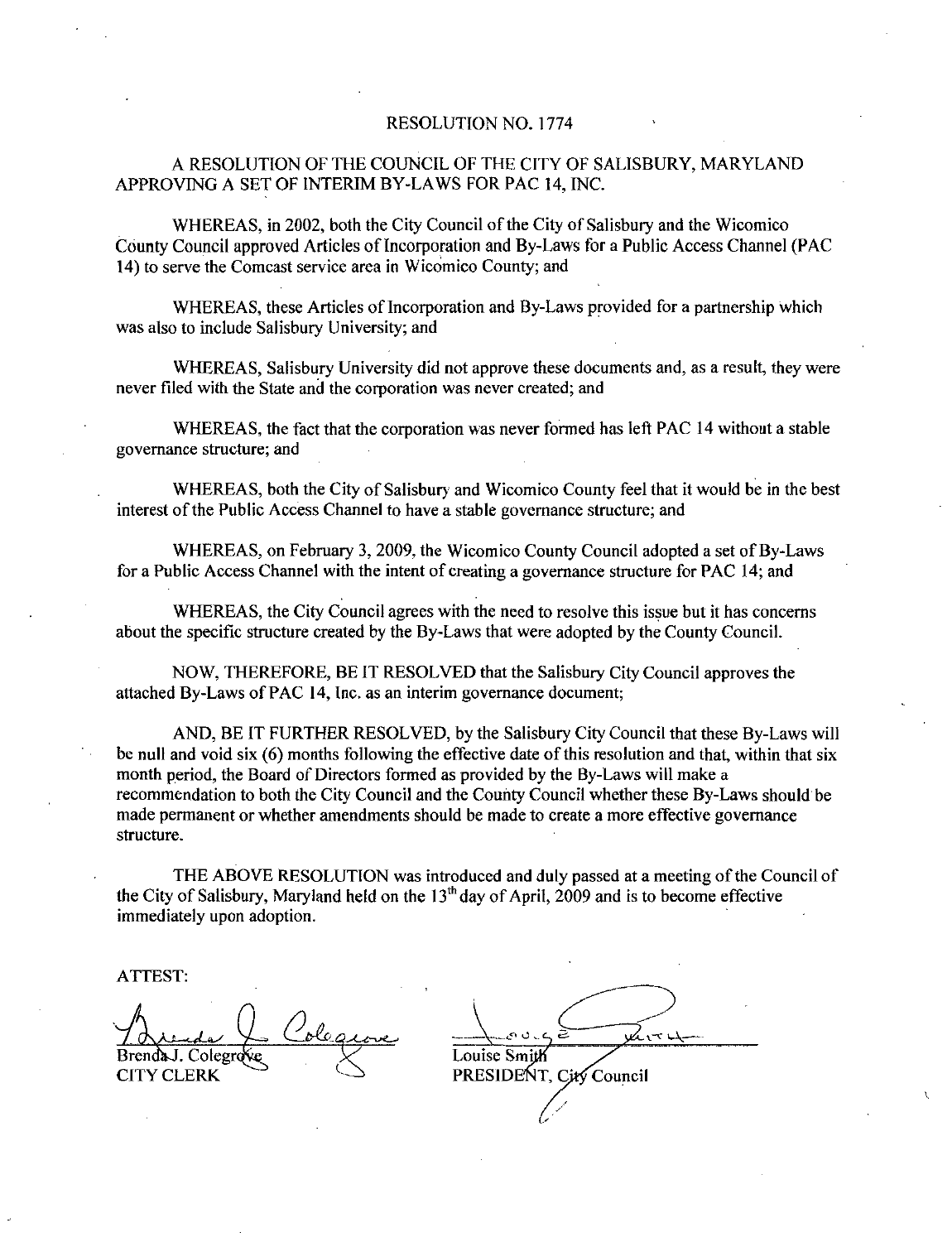APPROVED by me this  $\gamma$  day of  $\mathcal{I}(\mathcal{V})$   $\mathcal{V}(\mathcal{V})$  2009 Tilhma

Barrie P. Tilghman MAYOR, City of Salisbury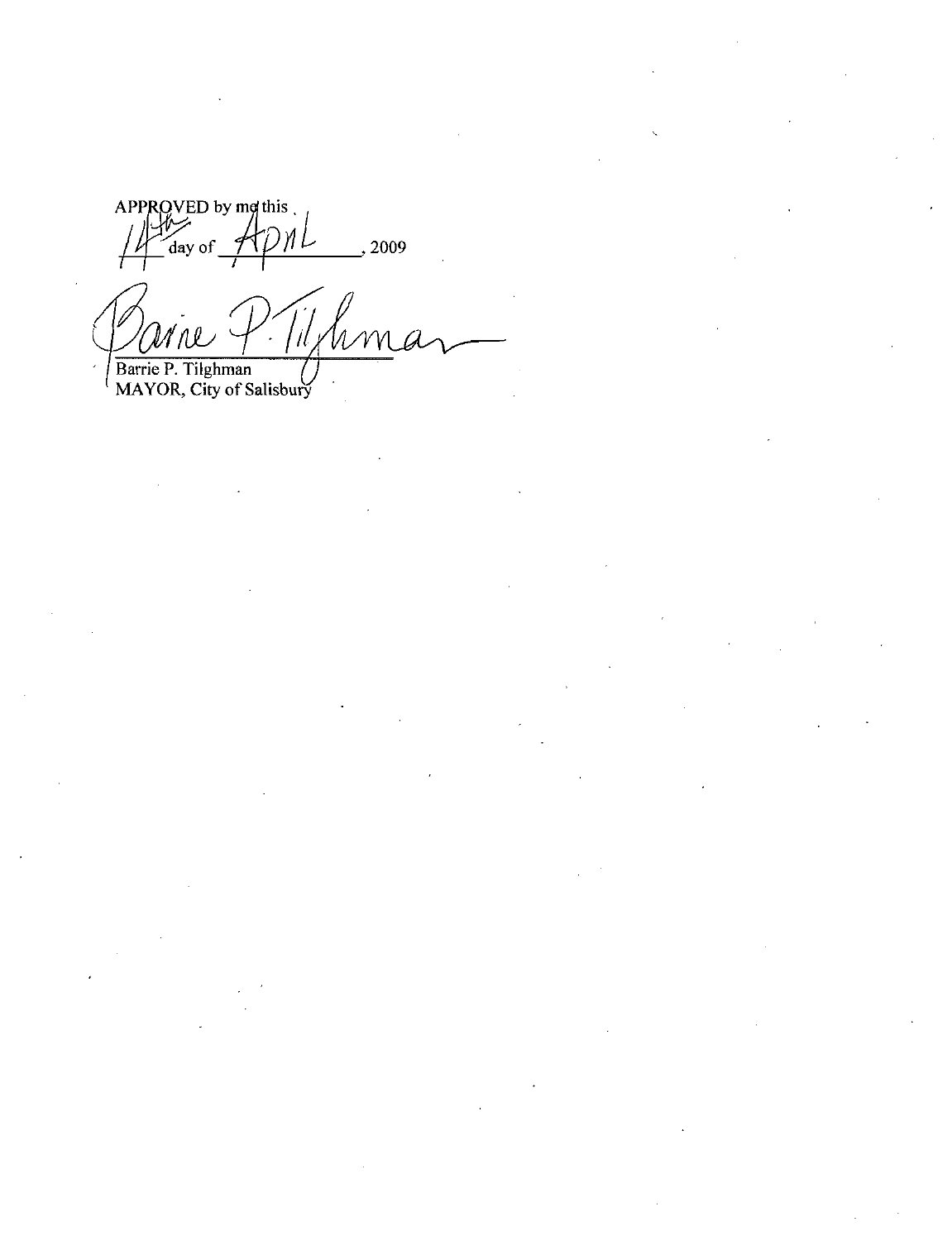#### COUNTY COUNCIL OF WICOMICO COUNTY MARYLAND

2009 Legislative Session 2009 Legislative Day No. 03

#### Resolution No. 06-2009

Introduced by: The President of the Council at the request of the County Executive

A RESOLUTION APPROVING BYLAWS FOR THE PUBLIC ACCESS CHANNEL NOW KNOWN AS PAC I4

WHEREAS, the public access channel, now known as PAC 14, which serves both City of Salisbury and Wicomico County cable television customers was created in <sup>1999</sup> as ajoint venture between the City, the County and Salisbury University: and

WHEREAS, PAC 14 is currently operating without an adequate formal governing structure; and

WHEREAS the County Council intends to adopt the attached Bylaws to establish <sup>a</sup> structure for PAC 14 and would encourage the creation of a non-profit corporation to formally oversee PAC 14 on a permanent basis

NOW, THEREFORE, BE IT RESOLVED, BY THE COUNTY COUNCIL OF WICOMICO COUNTY, MARYLAND, AS FOLLOWS:

- A The Bylaws in the fotm attached hereto as Exhibit <sup>A</sup> are hereby approved as to form and content
- B. The County Executive of Wicomico County, Maryland be and is hereby is authorized to execute the attached Bylaws on behalf of Wicomico County, Maryland.

Done at Salisbury, Maryland, this  $3<sup>rd</sup>$  Day of February 2009.

#### ATTEST: COUNTY COUNCIL OF WICOMICO COUNTY, MARYLAND

Matthew E. Creamer, Sohn T. Cannon Council Administrator Council President

CERTIFICATION

This Resolution was Adopted  $\ldots$ , Adopted with Amendments  $\ldots$ , Failed  $\ldots$ , Withdraw  $\ldots$  by the County Council on 2009

Certified by

Matthew E. Creamer, Council Administrator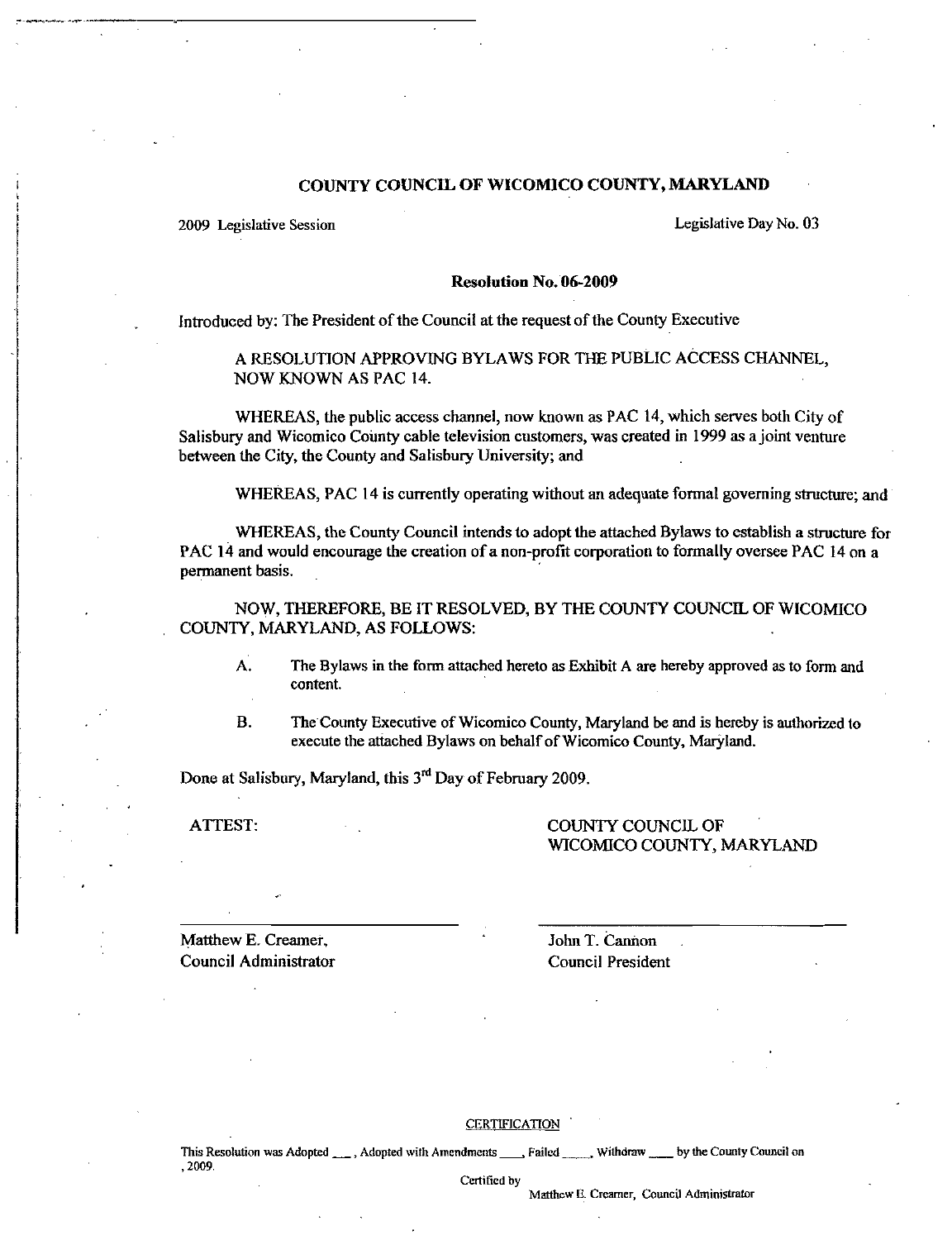#### TABLE OF CONTENTS

|                     |                            | <b>TABLE OF CONTENTS</b> |
|---------------------|----------------------------|--------------------------|
| <b>ARTICLE I.</b>   |                            |                          |
|                     | NAME AND DEFINITIONS       |                          |
|                     |                            |                          |
| <b>ARTICLE II.</b>  |                            |                          |
|                     | OFFICES OF THE CORPORATION |                          |
|                     |                            |                          |
|                     |                            |                          |
| <b>ARTICLE III.</b> |                            |                          |
| <b>PURPOSES</b>     |                            |                          |
|                     |                            |                          |
| <b>ARTICLE IV.</b>  |                            |                          |
|                     | <b>MEMBERSHIP</b>          |                          |
|                     |                            |                          |
|                     |                            |                          |
|                     |                            |                          |
|                     |                            |                          |
|                     |                            |                          |
| <b>ARTICLE V.</b>   |                            |                          |
|                     | MEETINGS OF MEMBERS        |                          |
|                     |                            |                          |
|                     |                            |                          |
|                     |                            |                          |
|                     |                            |                          |
|                     |                            |                          |
|                     |                            |                          |
|                     |                            |                          |
| <b>ARTICLE VI.</b>  |                            |                          |
|                     | <b>VOTING BY MEMBERS</b>   |                          |
|                     |                            |                          |
|                     |                            |                          |
|                     |                            |                          |
|                     |                            |                          |
| <b>ARTICLE VII.</b> |                            |                          |
|                     | THE BOARD OF DIRECTORS     |                          |
|                     |                            |                          |
|                     |                            |                          |
|                     |                            |                          |
|                     |                            |                          |
|                     |                            |                          |
|                     |                            |                          |
|                     |                            |                          |

 $\ddot{\phantom{a}}$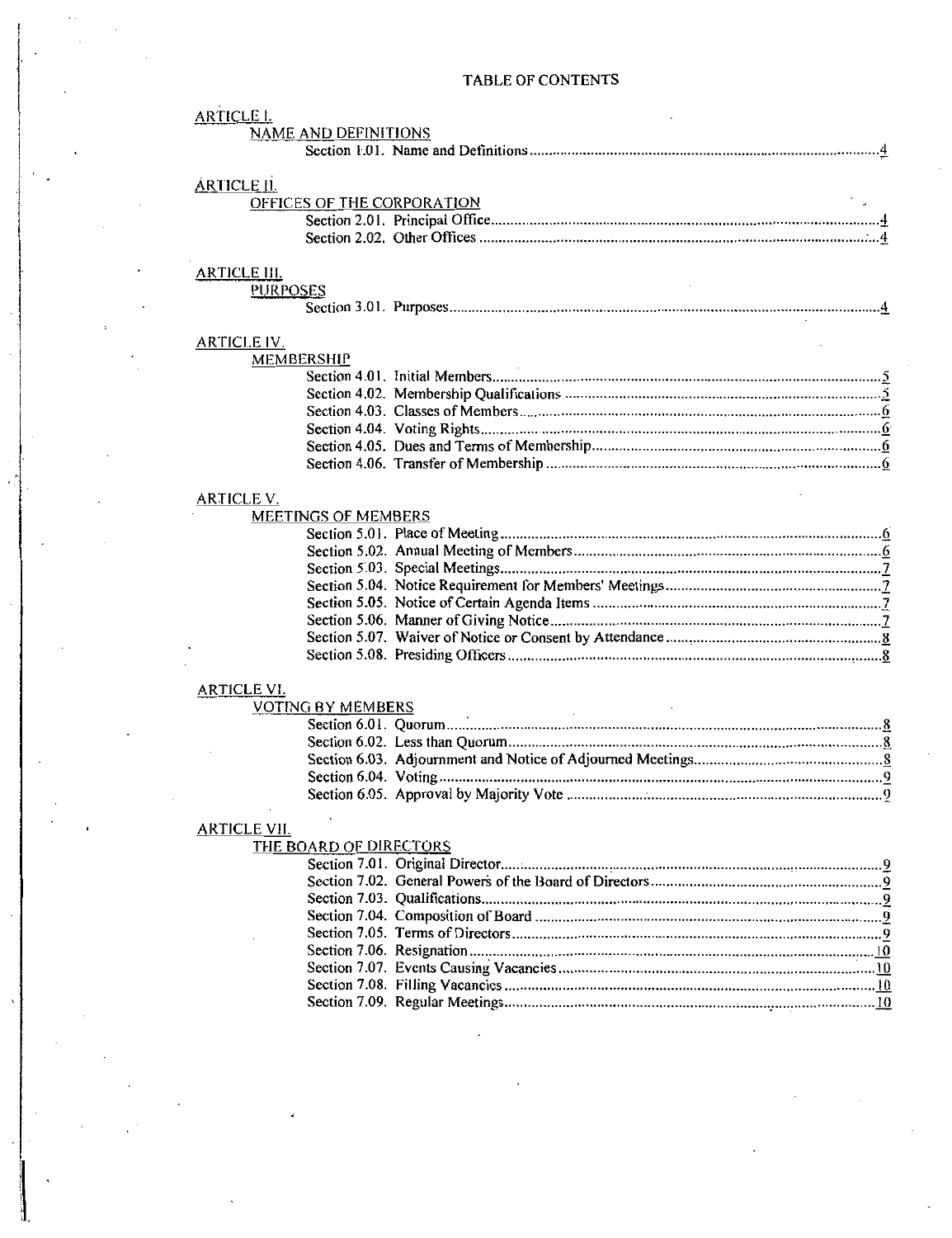| E VIII. |                           |  |
|---------|---------------------------|--|
|         | THE ELECTION OF DIRECTORS |  |
|         |                           |  |
|         |                           |  |

## ARTICLE VIII.<br>THE EL

Y.

| <b>ECTION OF DIRECTORS</b> |  |
|----------------------------|--|
|                            |  |
|                            |  |
|                            |  |
|                            |  |
|                            |  |
|                            |  |

#### ARTICLE IX

|                          |                                | $\sim$                               |  |
|--------------------------|--------------------------------|--------------------------------------|--|
|                          |                                |                                      |  |
| <u>e viit.</u>           | THE ELECTION OF DIRECTORS      |                                      |  |
|                          |                                |                                      |  |
| <u>E IX.</u><br>OFFICERS |                                |                                      |  |
|                          |                                |                                      |  |
|                          |                                |                                      |  |
| <u>ЕХ.</u>               |                                | <b>INDEMNIFICATION AND INSURANCE</b> |  |
|                          |                                |                                      |  |
| E XI.                    | <b>COMMITTEES OF THE BOARD</b> |                                      |  |
|                          |                                |                                      |  |
|                          | PERFORMANCE OF PAC 14          | <b>ARTICLE XII.</b>                  |  |
| <u>e xiil</u>            |                                |                                      |  |

# ARTICLE X<br>INI

|     | $\sigma$ CCROR 7.10, vicc-Changerson manufacture contraction continuum manufacture continuum $L^2$ |  |
|-----|----------------------------------------------------------------------------------------------------|--|
|     |                                                                                                    |  |
|     |                                                                                                    |  |
|     |                                                                                                    |  |
| EX. |                                                                                                    |  |
|     | <b>INDEMNIFICATION AND INSURANCE</b>                                                               |  |
|     |                                                                                                    |  |
|     |                                                                                                    |  |
|     |                                                                                                    |  |
|     |                                                                                                    |  |

## ARTICLE XI.<br>COMMITTEES

| MITTEES OF THE BOARD |  |
|----------------------|--|
|                      |  |
|                      |  |
|                      |  |
|                      |  |
|                      |  |
|                      |  |
|                      |  |

#### **ARTICLE XII.**

|                |                             | <u>ARTICLE XII.</u> |
|----------------|-----------------------------|---------------------|
|                | 'ERFORMANCE OF PAC 14       |                     |
|                |                             |                     |
|                |                             |                     |
|                |                             |                     |
|                |                             |                     |
|                |                             |                     |
|                |                             |                     |
| <u>: XIII.</u> |                             |                     |
|                | <i><b>AISCELLANEOUS</b></i> |                     |
|                |                             |                     |
|                |                             |                     |
|                |                             |                     |
|                |                             |                     |
|                |                             |                     |
|                |                             |                     |
|                |                             |                     |

#### **ARTICLE XIII.**

 $\ddot{\zeta}$ 

| <b>MISCELLANEOUS</b> |  |
|----------------------|--|
|                      |  |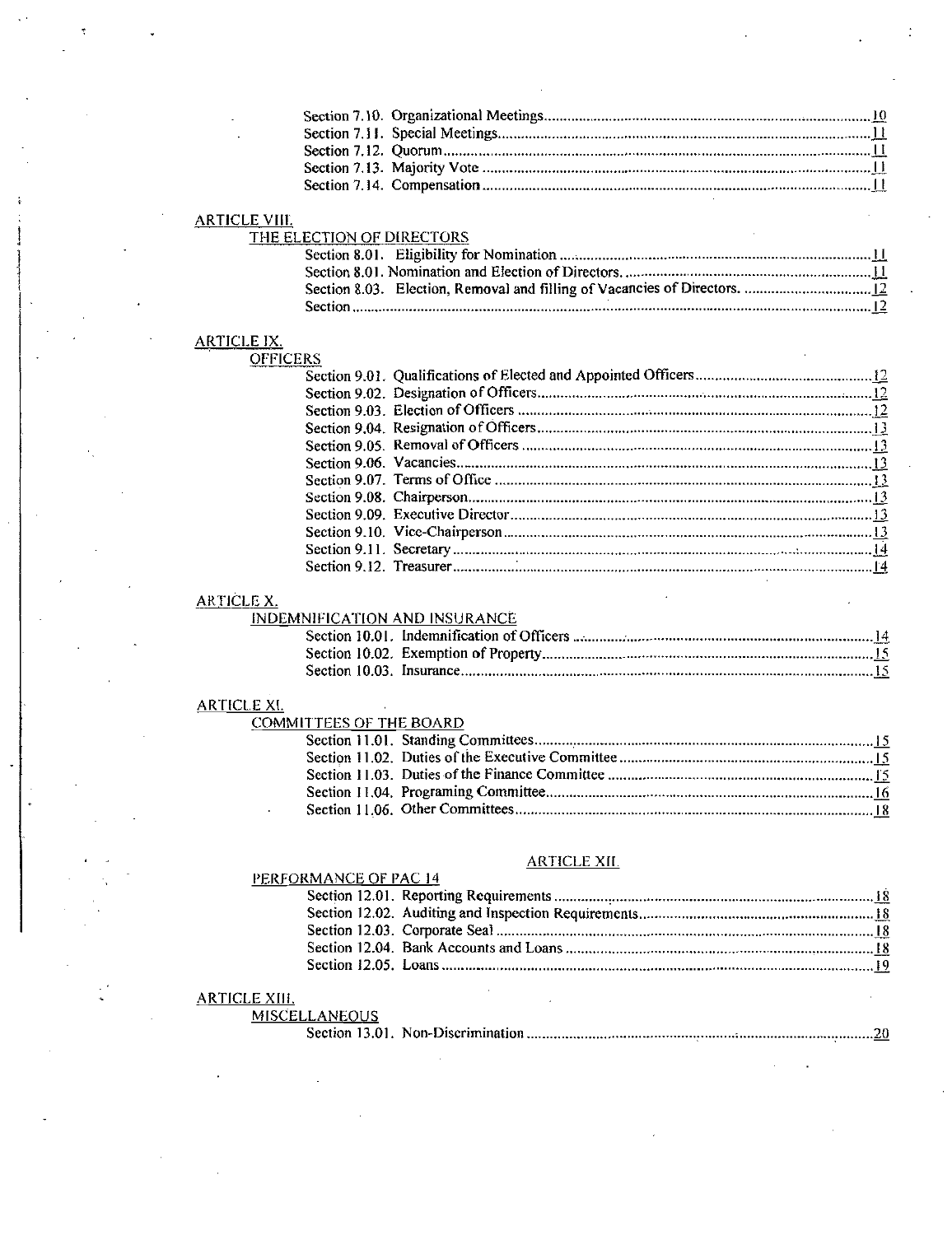| LUTIO <u>N</u>                           |  |
|------------------------------------------|--|
|                                          |  |
| DMENT OF BYLAWS                          |  |
|                                          |  |
| Section 15.02. Members Annroyal Required |  |

#### ARTICLE X1V

 $\boldsymbol{\tau}$ 

 $\bar{\mathbf{x}}$ 

| DISSOLUTIO <u>N</u> |  |
|---------------------|--|
|                     |  |

#### ARTICLE XV

 $\mathbf{I}$ 

|                |                            | $\sim$ |  |
|----------------|----------------------------|--------|--|
|                |                            |        |  |
|                |                            |        |  |
|                |                            |        |  |
|                |                            |        |  |
|                |                            |        |  |
|                |                            |        |  |
|                |                            |        |  |
| <u>.e xiv.</u> |                            |        |  |
|                | <b>DISSOLUTION</b>         |        |  |
|                |                            |        |  |
| <u>.e xv.</u>  |                            |        |  |
|                | <b>AMENDMENT OF BYLAWS</b> |        |  |
|                |                            |        |  |
|                |                            |        |  |
|                |                            |        |  |
|                |                            |        |  |
|                |                            |        |  |
|                |                            |        |  |
|                |                            |        |  |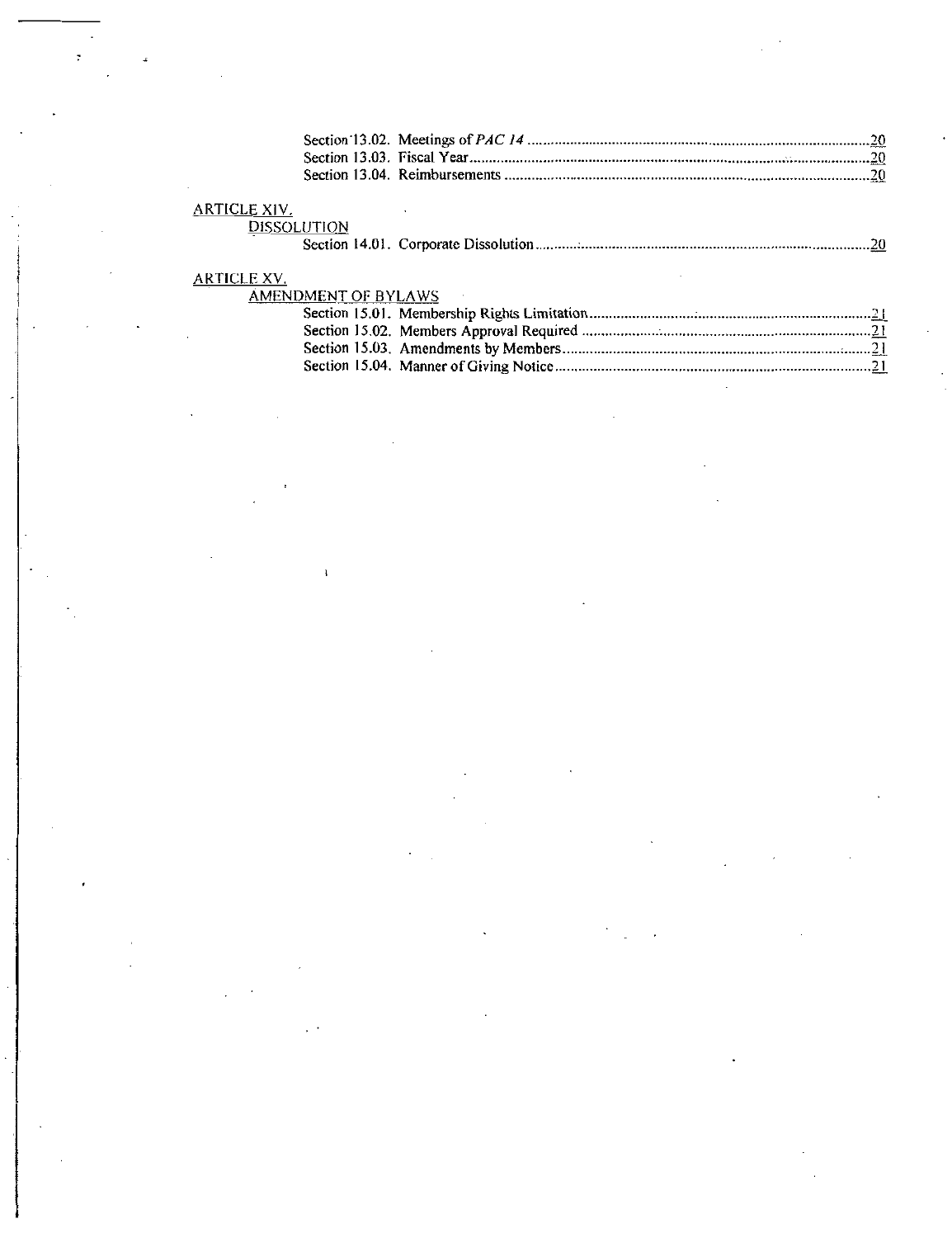#### BYLAWS OF PAC 14 Inc

#### ARTICLE 1 NAME AND DEFINITIONS

Section 1.01. Name and Definitions

(a) The name of the organization shall be PAC  $14$ , Inc.

(b) References to the "Board" shall mean the Board of Directors of PAC 14, Inc..

#### ARTICLE II OFFICES OF THE CORPORATION

Section 2.01. Principal Office

The principal office for the transaction of the activities and affairs of PAC 14, Inc. shall be located at 125 N. Division Street, Salisbury, Maryland 21801<br>Section 2.02. Other Offices

PAC 14, Inc. may also have an office or offices in such other place or places within Wicomico County, Maryland, as the business of the Corporation may require and as the Board of Directors may from time to time appoint

#### ARTICLE III

#### PURPOSES

Section 3.01. Purposes

PAC 14, Inc. is a Corporation formed for scientific, educational, and charitable purposes within the meaning of Section 501 (c) (3) of the Internal Revenue Code of 1986 (or the corresponding provision of any future United States Internal Revenue Law). Its specific purposes are:

- (a) To support, manage, produce, and distribute noncommercial, community based media programs;
- (b) To develop and promote the concept of community (public, educational, governmental, and institutional) access to existing and future communications media;
- (c) To support, develop and promote the concept of community access to the governmental process by the broadcast of governmental meetings, public hearings and forums. It is the broadcast of governmental meetings, public hearings and forums.<br>
To establish, maintain and operate one (1) or more media access center(s):<br>
(i) To educate and train individuals and nonprofit organizations and in
- 
- (d) To establish, maintain and operate one (1) or more media access center(s):<br>(i) To educate and train individuals and nonprofit organizations and institutions in the use of various media tools and techniques
	- (ii) To provide individuals and nonprofit organizations and institutions with access to various media tools and assistance in their use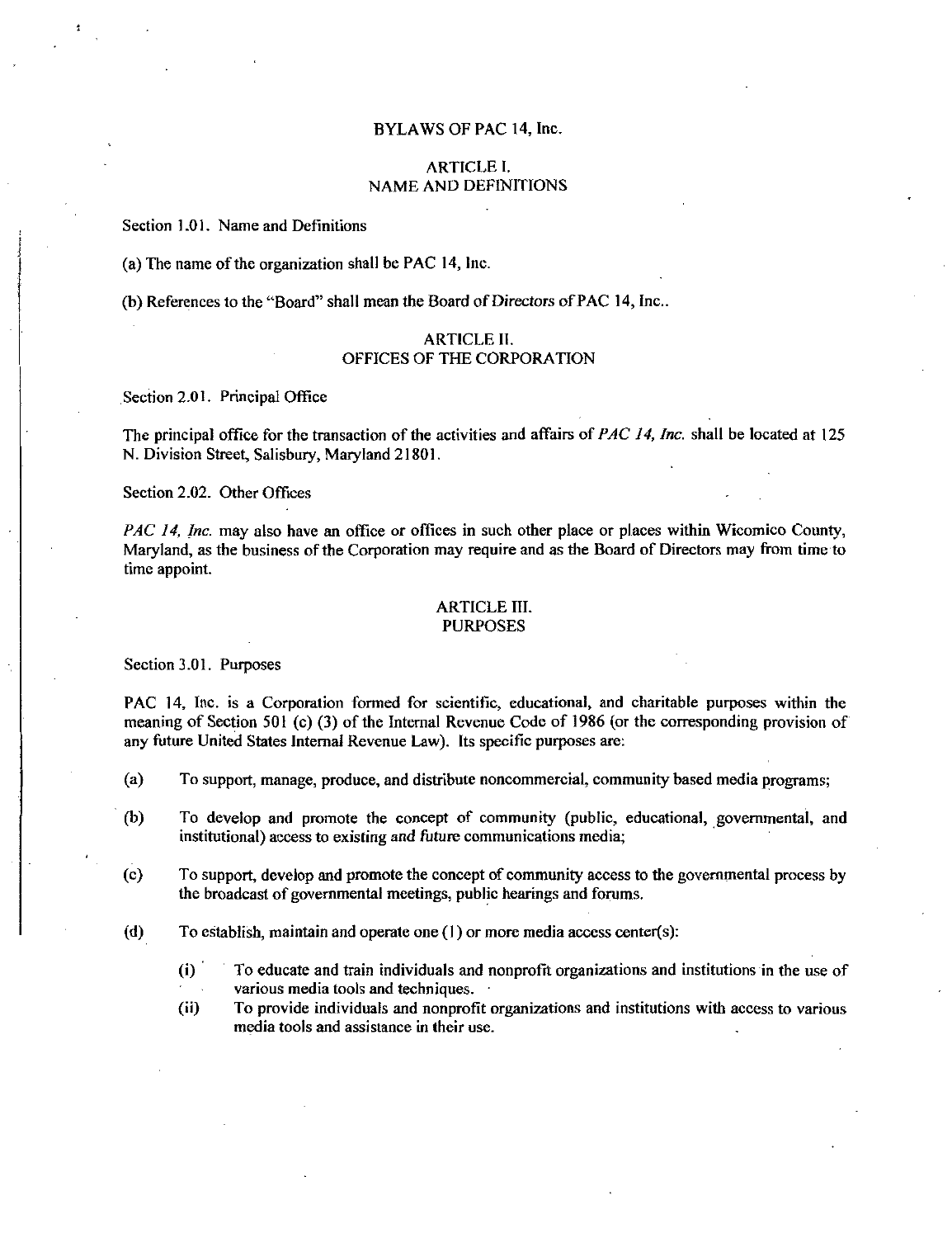iii To promote programs and support the use of various media as vehicles of artistic expression

iv To establish maintain and operate <sup>a</sup> system or systems for the distribution of various non-commercial media programs and materials, in the public interest.

- e To facilitate the use of access channels as <sup>a</sup> public forum which promotes <sup>a</sup> free exchange ofideas and information
- f To promote and develop activities and programs for the optimal utilization of the cable  $commu$ nications system $(s)$  for community purposes;
- $(g)$  To serve access viewers and users with programs reflecting the activities, concerns, and interests of the residents of the Wicomico County area in a manner that promotes a free exchange of ideas and information
- (h) To create and maintain an environment which enables a diversity of peoples and viewpoints and ensures that no individual is discriminated against with regard to membership, services, access to information or any activity because of race, national origin, sex, age, sexual preference, religion, disability, political affiliation, or economic status. In To create and maintain an environment which enables a diversity of peoples and viewpoints and<br>
information or any activity because of race, national origin, sex, age, sexual preference, religion,<br>
disability, political
- individuals, profit and nonprofit organizations, public and private corporations, government agencies and others to support these purposes; (i) To apply for and to receive contributions, grants, donations, and loans of all types from individuals, profit and nonprofit organizations, public and private corporations, government agencies and others to support thes
- foregoing charitable and educational purposes either manifest or latent

#### ARTICLE IV MEMBERSHIP

#### Section 4.01. Members

Section 4.01. Members<br>The members of *PAC 14, Inc.* shall be consist of Class A, B, and C Members as provided in Section 4.03.

# The members of *PAC 14, Inc.* shall be consection 4.02. Membership Qualifications

Membership in  $PAC$  14, Inc. in Class C is open to any person who is a resident of Wicomico County, Maryland, without discrimination. Such persons, organizations, or institutions who are in substantial agreement with the objectives of the organization as set forth in the Articles of Incorporation shall be eligible for membership upon completion of <sup>a</sup> membership application and upon compliance with conditions as may be prescribed by the Board of Directors. Parental permission is required for youths engible for membership upon<br>conditions as may be prescribed<br>sixteen (16) years of age or under.<br>Section 4.03. Classes of Members

Section 4.03. Classes of Members<br>There shall be two (2) classes of voting members in *PAC 14. Inc.* (hereafter voting members) and one (1)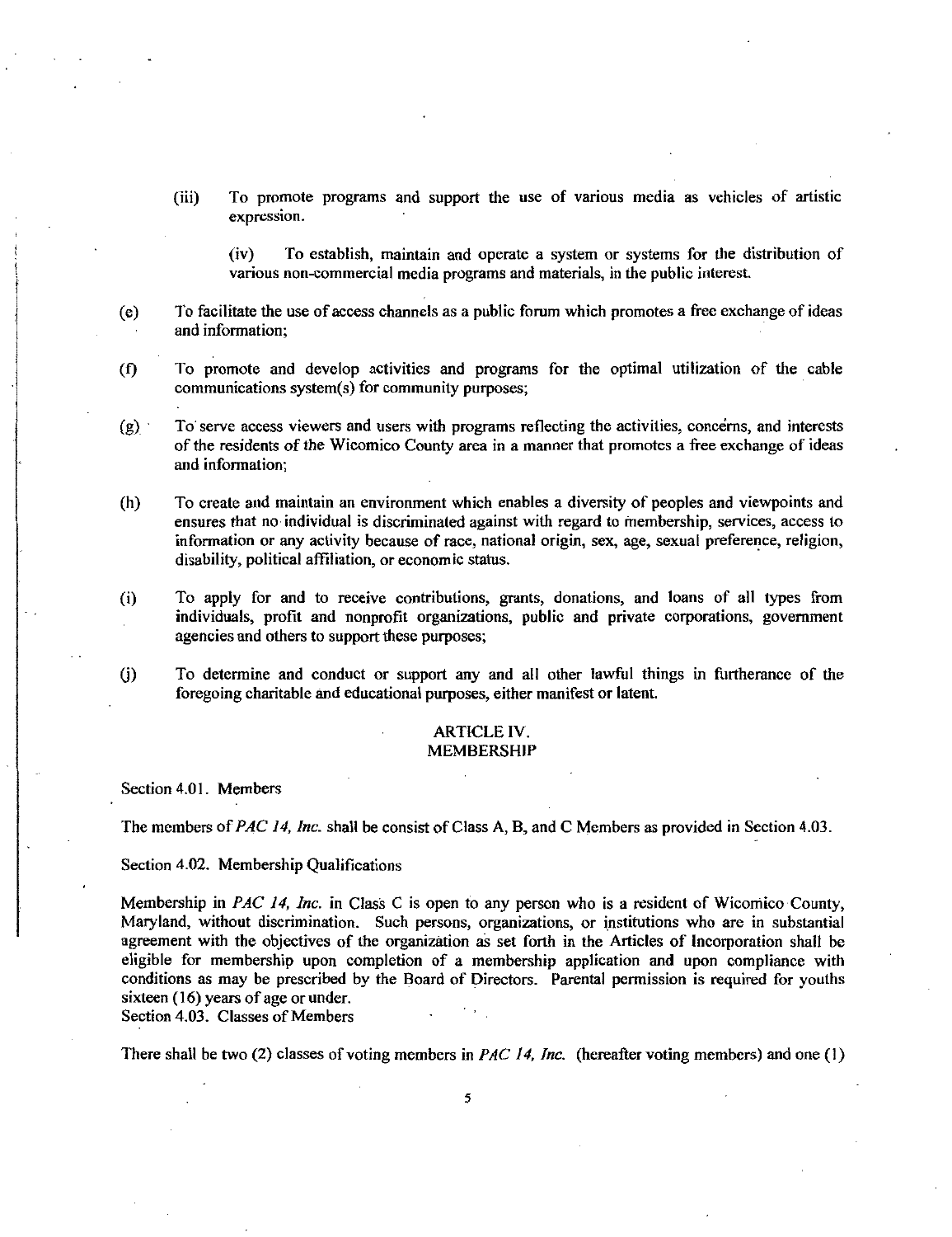class of non-voting members:

- (a) There shall be eight  $(8)$  Class A voting members, who shall be the duly elected County Executive and the duly elected members of the County Council of Wicomico County, Maryland then in office
- (b) There shall be six  $(6)$  Class B voting members, who shall be the duly elected Mayor of the City of Salisbury then in office and the duly elected members of the City Council of Salisbury then in office
- (c) There shall be an unlimited number of Class C non-voting members, who shall be those individual persons who meet the requirements delineated in Section 4.02, and who have been designated as members by the Board members by the Board persons who meet the requirements delineated in Section 4.02, and who have been designated as members by the Board.<br>Section 4.04. Voting Rights

Only Class A and <sup>B</sup> members shall have the right to vote as set forth in these Bylaws and all such votes shall be by class. Such voting issues shall include, but shall not be limited to: the election of Directors; changes to these Bylaws; any merger and its principal terms and the amendment of those terms; and any election to dissolve *PAC 14, Inc..* In addition, those members shall have all rights afforded members under Maryland corporation law

Section 4.05. Dues and Terms of Membership

The Board may establish annual dues for Class <sup>C</sup> individual and organizational members and specify requirements for Class C membership, if any<br>Section 4.06. Transfer of Membership

No membership or right arising from membership shall be transferable.

#### ARTICLE V MEETINGS OF MEMBERS

Section 5.01. Place of Meeting

Meetings of the members shall be held at any place within Wicomico County designated by the Board of Bection J.01. Place of Meeting<br>Meetings of the members shall be held at any place within Wicomico County designated by the Board of<br>Directors. In the absence of any such designation, meetings shall be held at *PAC 14, Inc* Directors. In the absence of any such designation, meetings shall be held at *PAC 14, Inc*.'s principal office.<br>Section 5.02. Annual Meeting of Members

The annual meeting of the members of the Corporation shall be held on a day duly designated by the Board of Directors during the month of for the purpose of appointing directors to succeed board of appointing directors to succeed those whose terms shall have expired as of the date of such annual meeting, and for the transaction of such other corporate business as may come before the meeting

Section 5.03. Special Meetings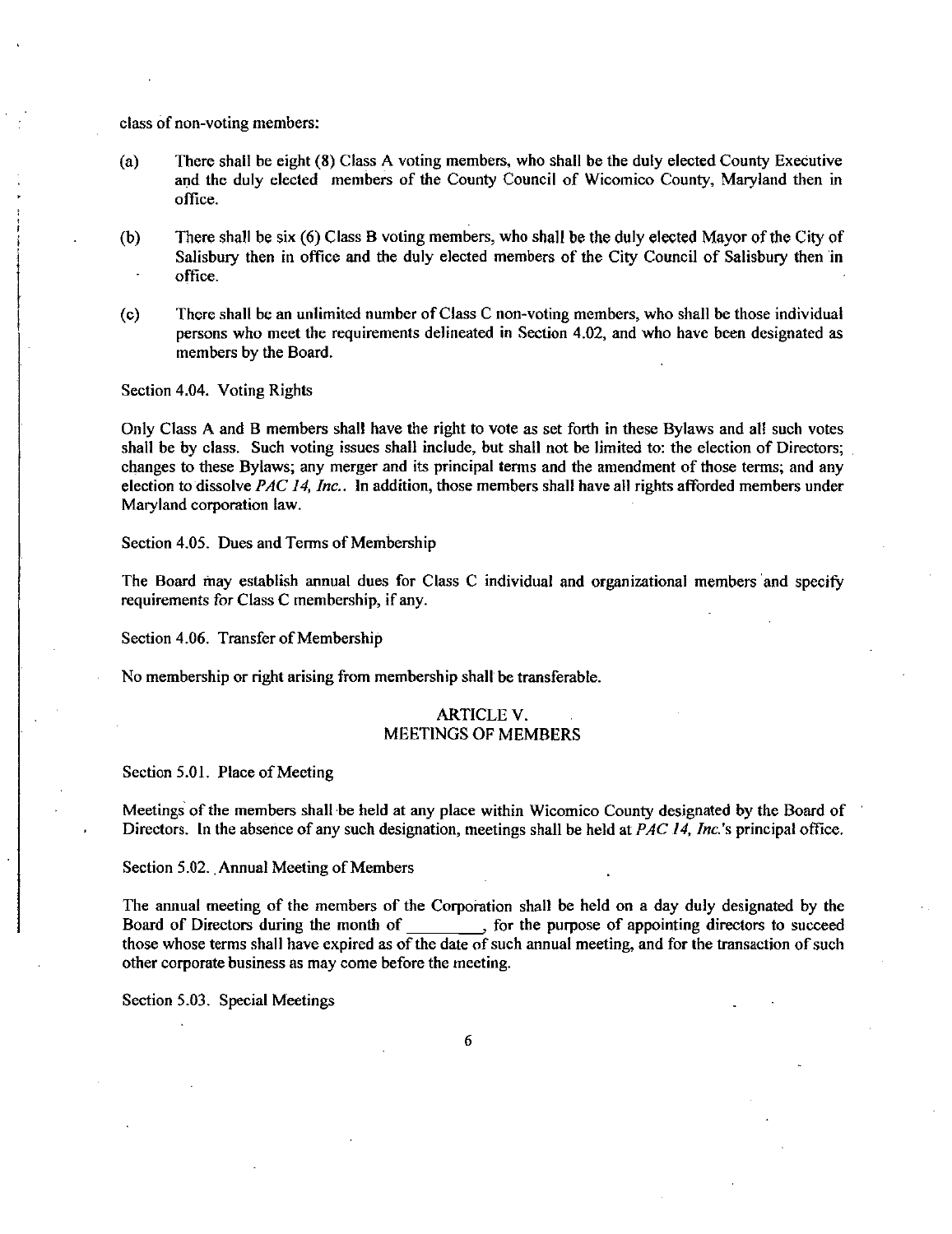- A. Special meetings of the members may be called at any time for any purpose or purposes by the Chairperson of the Board, the Board, or by a written request submitted to the Secretary of PAC 14. Inc. by six  $(6)$  or more of the voting members of PAC 14, Inc.. Said request should specify the nature of the business to be transacted at the special meeting.
- B. Business transacted at all special meetings of members shall be confined to the purpose or purposes stated in the notice of the meeting.
- C. Special meetings shall be held at least ten  $(10)$  days and no more than thirty  $(30)$  days after being called

Section 5.04. Notice Requirement for Members' Meetings

Whenever members are required or permitted to take any action at a meeting, a written notice of the meeting shall be given, in accordance with Sections 5.05 and 5.06 of these Bylaws to each member. That notice shall specify the place, date, and hour of the meeting and:

- (a) For a Special Meeting, the nature of the business to be transacted (no other business may be transacted);
- (b) For the Annual Meeting, those matters that the Board at the time notice is given intends to present for action by the members. Except as provided by Section 5.05 of these Bylaws, any proper matter may be presented at the Annual Meeting

Section 5.05. Notice of Certain Agenda Items

Approval by the members entitled to vote on any of the following proposals is valid only if the notice or written waiver of notice states such actions are to be considered. Actions requiring such notice are:

- (a) Removing a Director without cause.<br>(b) Filling vacancies on the Board.
- Filling vacancies on the Board.
- 
- (c) Amending the Articles of Incorporation.<br>
(d) Electing to wind-up and dissolve *PAC 14, Inc.*<br>
(e) Amending Section 10.02 of these By-Laws.
- Amending Section 10.02 of these By-Laws.

Section 5.06. Manner of Giving Notice

A. Notice of any meeting of members shall be in writing and shall be given at least five (5), but not more than ninety (90) days before the meeting date. The notice shall be given either personally or by first-class mail or by other means of direct written communications, the charges prepaid, and shall be addressed to each member, at the address of that member appearing on the books of  $PAC$  14, Inc. or at the addressed to each member, at the address of that member appearing on the books of PAC 14, Inc. or at the address given to PAC 14, Inc. by the member for purposes of notice. If no address appears in PAC 14, first-class mail or by other means of direct written communications, the charges prepaid, and shall be addressed to each member, at the address of that member appearing on the books of  $PAC$  14, Inc. or at the address give Inc.'s books and no address has been so given, notice shall be deemed to have been given if notice is published at least once in a newspaper of general circulation in the County.

B. An affidavit of the mailing of any notice of any members' meeting, or of the giving of such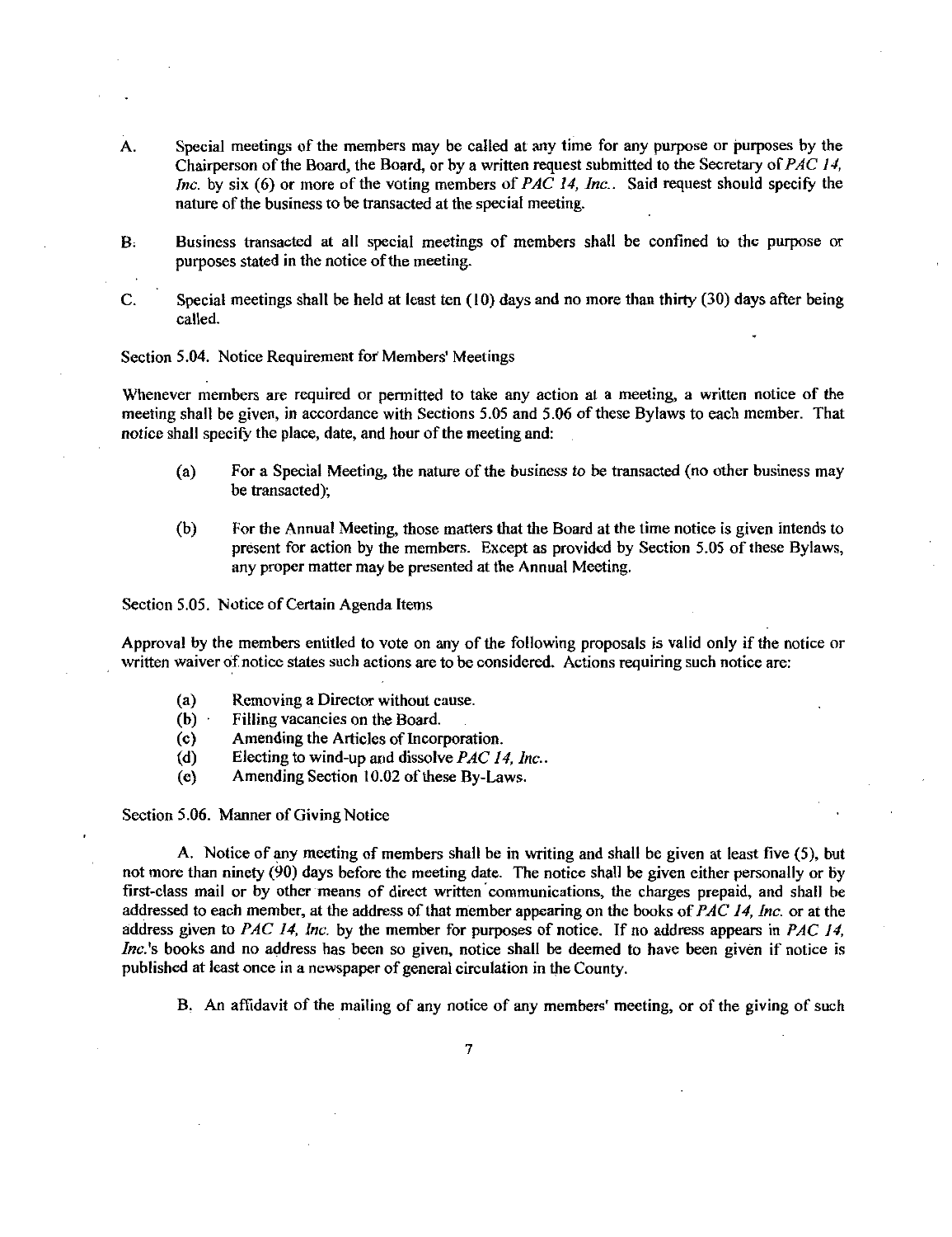notice by other means, shall be executed by the Secretary of *PAC 14, Inc.* and shall be filed and maintained in *PAC 14, Inc*.'s minute book. in  $PAC$  14, Inc.'s minute book.<br>Section 5.07. Waiver of Notice or Consent by Attendance

motice by other means, shall be executed by the Secretary of *PAC 14, Inc.* and shall be filed and maintained<br>in *PAC 14, Inc.*'s minute book.<br>Section 5.07. Waiver of Notice or Consent by Attendance<br>A member's attendance a A member's attendance at a meeting shall constitute a waiver of notice of the meeting, unless the member<br>objects at the beginning of the meeting to the transaction of any business because the meeting was not legally called or convened. However, attendance at the meeting is not a waiver of any right to object to the consideration of matters required to be included in the notice of the meeting but not so included, if that objection is expressly made at the meeting Section 508 Presiding Officers

The Chairperson of the Board shall preside at all regular or special meetings of the members; in that Section 5.08. Presiding Officers<br>The Chairperson of the Board shall preside at all regular or special meetings of the members; in that<br>person's absence the Vice Chairperson shall preside; or, if none of said officers are p person's absence the Vice Chairperson shall preside; or, if none of said officers are present, a chairman to be elected at the meeting shall preside. The Secretary shall keep or cause to be kept minutes of all meetings

#### ARTICLE VI VOTING BY MEMBERS

Section 6.01. Quorum

The presence in person or by proxy of nine  $(9)$  voting members of *PAC 14, Inc.* shall constitute a quorum at all meetings of the members except as otherwise provided by law, by the Articles of Incorporation or by these By-Laws.

Section 6.02. Less than Ouorum

If less than a quorum shall be in attendance at the time for which the meeting was called, the meeting may be adjourned from time to time by a majority vote of the voting members present or represented, without any notice other than by announcement at the meeting, until a quorum shall attend.<br>Section 6.03. Adjournment and Notice of Adjourned Meetings

Any members' meeting, whether or not a quorum is present, may be adjourned from time to time by the vote of the majority of the voting members represented at the meeting. No meeting may be adjourned for more than forty-five (45) days. When a members' meeting is adjourned to another time and place, notice need not be given of the adjourned meeting if the time and place to which the meeting is adjourned are announced at the meeting at which adjournment is taken. At the continuation of the meeting, PAC 14, Inc. may transact any business that might have been transacted at the original meeting ifquorum is present at that continued meeting

#### Section 6.04. Voting

Except as modified by Article VII and Article VIII, each voting member entitled to vote shall be entitled to cast one  $(1)$  vote on each matter submitted to a vote of the members. Voting may be by voice or ballot.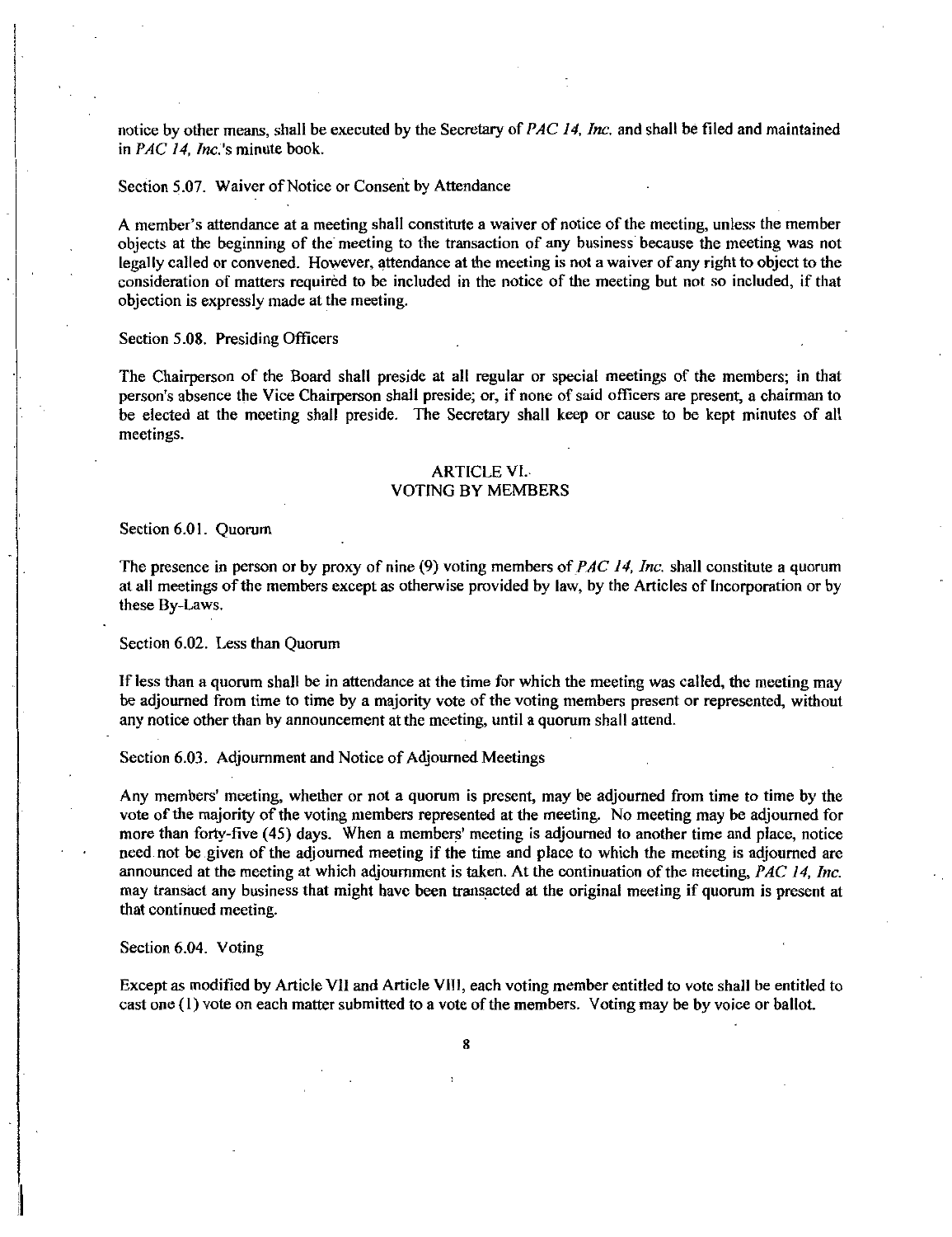#### Section 6.05. Approval by Majority Vote

If a quorum is present, the affirmative vote of a majority of the voting members represented at the meeting shall be the act of PAC 14, Inc. unless the vote of a greater number is required by the Articles of Incorporation or these Bylaws

#### **ARTICLE VII.** THE BOARD OF DIRECTORS

#### Section 7.01. Original Director

The Original Director shall be Theodore E. Shea, II, whose sole function, power and purpose will be to forthwith implement the provisions of Section 801 and whose duties and responsibilities shall terminate immediately upon election of the Initial Directors.<br>Section 7.02. General Powers of the Board of Directors

- A. Subject to the provisions and limitations of Maryland corporation law and any other applicable laws and subject to any limitations of the Articles of Incorporation or the Bylaws regarding actions that require approval of the members, the activities and affairs of PAC 14. Inc. shall be managed and all corporate powers shall be exercised by or under the direction of the Board.
- 
- B. The Board of Directors shall annually prepare and approve an operating budget. The PAC 14, Inc. operating budget shall then be submitted to the City of Salisbury and the County Executive of Wicomico County for their normal budget process and consideration of contributions to PAC 14. Inc

Section 7.03. Qualifications

All Directors, upon appointment shall be deemed members in good standing of PAC 14, Inc.<br>Section 7.04. Composition of Board

The number of Directors shall be nine (9). Such number shall not be increased or decreased except with the prior approval of a majority of the Class A members and of a majority of the Class B members.<br>Section 7.05. Terms of Directors

Section 7.05. Terms of Directors<br>A. The first Directors elected pursuant to Section 8.01 shall be assigned staggered terms so that one  $(1)$  Class A Director and one  $(1)$  Class B Director shall have terms which expire on the date of the first annual meeting of PAC 14, Inc., one (1) Class A Director and one (1) Class B Director shall have terms which expire on the date of the second annual meeting of PAC 14, Inc., one  $(1)$  Class A Director and one (1) Class B Director shall have terms which expire on the date of the third annual meeting of PAC 14. Inc. (1) Class B Director shall have terms which expire on the date of the third annual meeting of PAC 14, In and the remaining Class A, B and C Directors shall have terms which expire on the date of the fourth annual meeting. term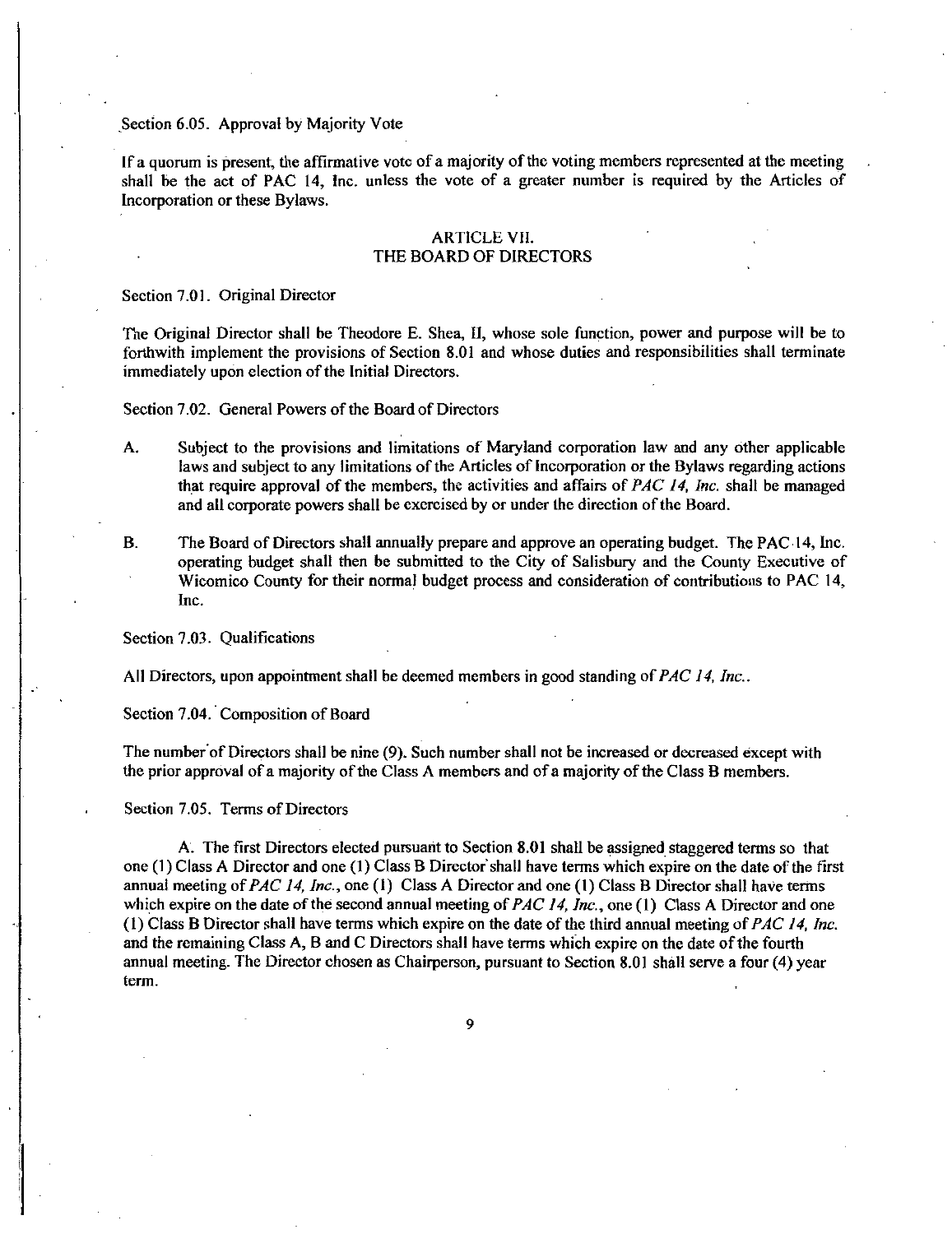B. After the expiration of the term of each Initial Director, each newly elected Director, except for Directors elected to fill a vacancy, shall serve a four (4) year term.

C The term ofeach Director shall end on the date ofthe Annual Meeting nearest the end ofhis or her term, but not before a successor is duly elected and qualified<br>Section 7.06. Resignation

A Any Director may resign effective upon giving written notice to the Chairperson or the Secretary, unless the notice specifies a later time for the resignation to become effective. No Director may resign when  $PAC$  14, Inc. would then be left without a duly elected Director in charge of its affairs.

B. Failure of a Director to participate in three (3) consecutive Board meetings may be deemed a voluntary resignation from office at the election of the members of the class electing said director. The resignation shall be effective upon acceptance by a majority of the voting members of the class.<br>Section 7.07. Events Causing Vacancies

resignation shall be effective upon acceptance by a majority of the voting members of the class.<br>Section 7.07. Events Causing Vacancies<br>A. A vacancy or vacancies on the Board shall exist on the occurrence of the following: A. A vacancy or vacancies on the Board shall exist on the occurrence of the following: (i) the of Members entitled to elect the Director.

B. The Secretary of PAC 14, Inc. shall notify the affected Director of any action taken under Section 7.07 (a)(ii) by certified mail (return receipt) within seven  $(7)$  days.

Section 7.08. Filling Vacancies

A. In the case of any vacancy in the Board of Directors through death, resignation, removal or other cause, those members of the Class entitled to vote to fill the vacancy shall be notified of the vacancy and shall elect a successor to hold office for the unexpired portion of the term of the director whose place shall be vacant in accordance with their customary procedure of appointment to boards and commissions.

B. Article VIII shall not apply to any action to fill a vacancy.

Section 7.09. Regular Meetings

The Board shall schedule regular meetings for the transaction of  $PAC$  14, Inc. business and shall schedule these meetings at least quarterly throughout the year. Regular meetings will be held at a time and place determined by resolution of the Board without other notice than such resolution. Schedules and notices of Board meetings will be made available to members and the public and prominently posted in the office of *PAC 14, Inc.* The minutes of the previous meetings shall be prominently posted in the office of *PAC 14*, Inc

Section 7.10. Organizational Meetings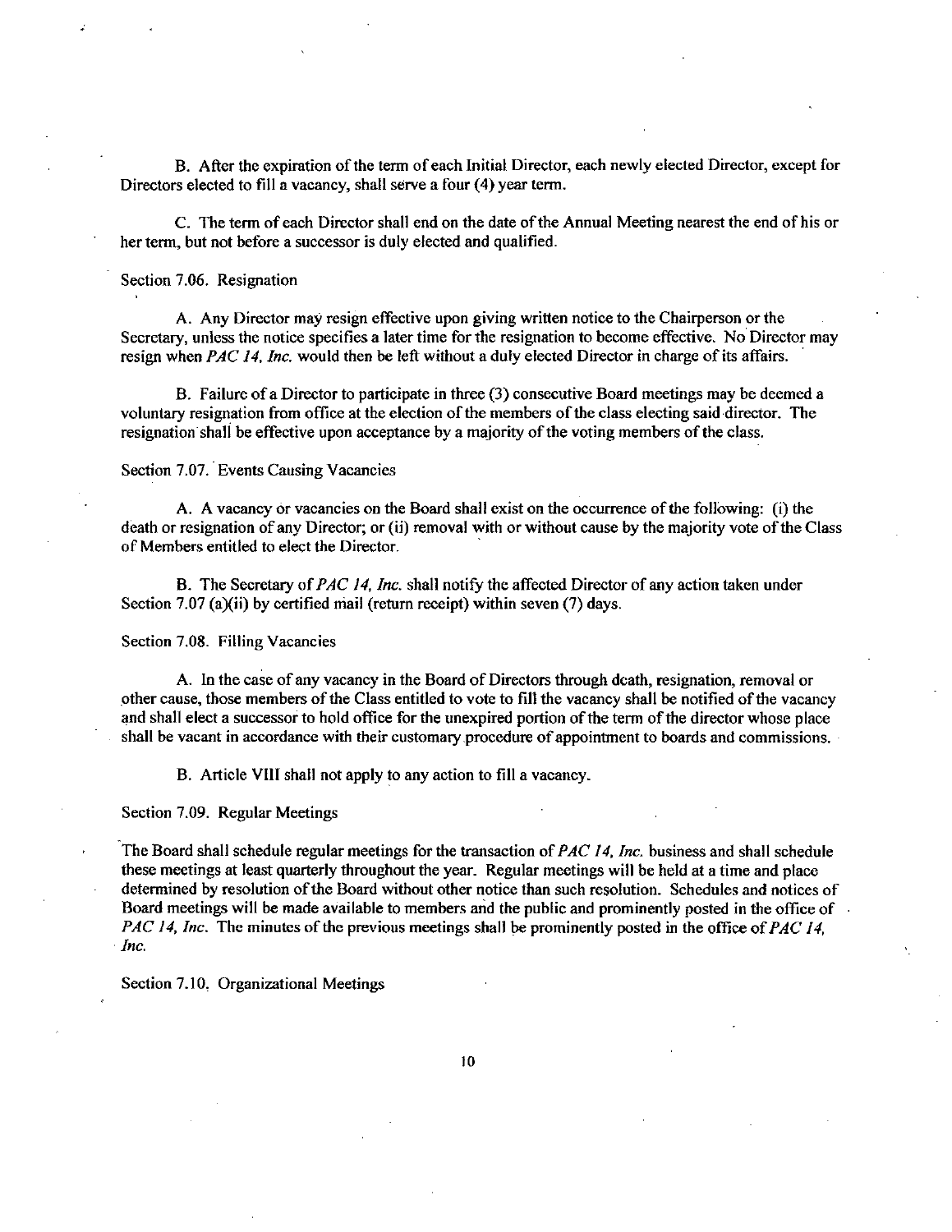Immediately after each annual meeting of members, the Board shall hold a regular meeting for purposes of organization, election of officers, appointments, and transaction of other business.<br>Section 7.11. Special Meetings

Section 7.11. Special Meetings<br>Special meetings of the Board may be called at any time by the Chairperson, Vice-chairperson, or any three (3) Directors of the Board. Written notice of the time and place of special meetings shall be mailed via first-class mail to each Director at least five  $(5)$  calendar days before such a meeting is held or two  $(2)$ days before the meeting if notice is given via telephone or in person. Special meetings of the Board may be held at a place designated by the Board or at the principal office. Schedules and notices of special meetings shall be posted two (2) days in advance of any special meetings in the manner delineated in Section 7.09. Att meetings shall be posted two (2) days in advance of any special meetings in the manner delineated in<br>Section 7.09. Attendance at any meeting by a Director shall constitute a waiver of notice of the meeting except where a Director attends a meeting for the expressed purpose of objecting to the transaction of any business because the meeting is not lawfully called or convened.<br>Section 7.12. Quorum

A quorum shall be six  $(6)$  of the current members of the Board, but, if at any meeting less than a quorum shall be present, a majority of those present may adjourn the meeting from time to time.<br>Section 7.13. Majority Vote

No action of the Board shall be valid unless approved by a majority of those Board Members attending the meeting

Section 7.14. Compensation

Directors shall receive no compensation for services as Directors, but may be reimbursed for any reasonable expenses approved by the Board.

#### ARTICLE VIII THE ELECTION OF DIRECTORS

Section 8.01. Appointment of Directors.

- A. Class A Members shall appoint four (4) Directors in accordance with their customary procedure for appointment to boards and commissions. One of the Directors shall be a member of the County Council For the appointment of the initial Directors Class A members shall also designate the term to which each Director is appointed
- B. Class B Members shall appoint four (4) Directors in accordance with their customary procedure for appointment to boards and commissions. One of the Directors shall be a member of the City Council. For the appointment of the initial Directors, Class A members shall also designate the term to which each Director is appointed
- C. Class A and B Members shall jointly concur on the appointment of the ninth Director.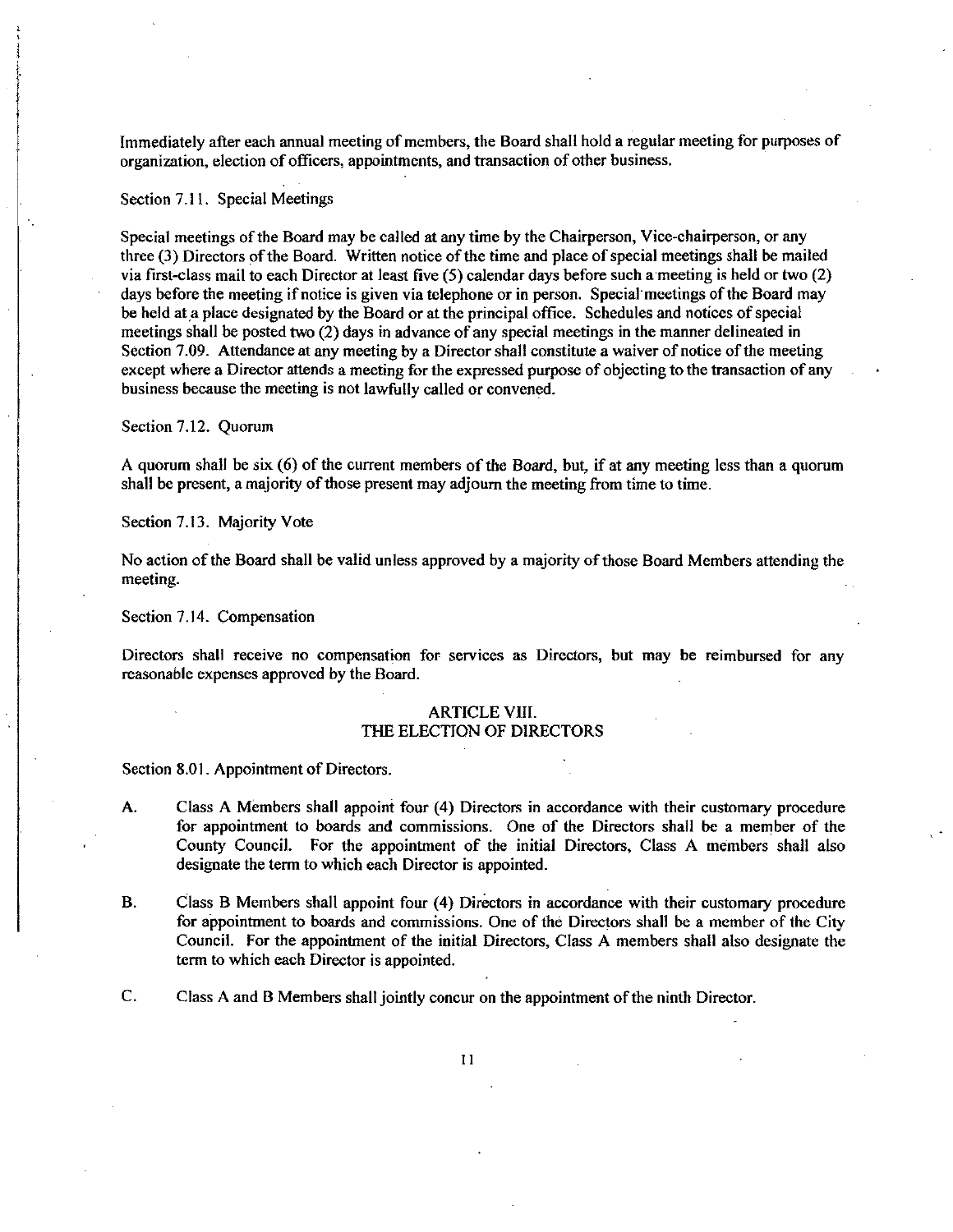#### Section 8.02. Certification of Appointment.

At the annual meeting of *PAC 14, Inc.* required as per Section 5.02 the results of the appointment of Directors shall be announced and certified and the new Directors shall take their seats upon the Board

#### ARTICLE IX **OFFICERS**

Section 9.01. Qualifications of Elected and Appointed Officers

All elected, designated and appointed officers of PAC 14, Inc. shall be individual members of PAC 14, Inc. in good standing and shall be 18 years of age or older.

Section 9.02. Designation of Officers

The officers of PAC 14, Inc. shall be a Chairperson, a Vice-chairperson, Secretary, and a Treasurer. Officers shall be members of the Board. Any person removed from the Board shall thereby be immediately removed as an officer. The officers shall be chosen by the Board, with the exception of the Officers shall be members of the Board. Any person removed is<br>immediately removed as an officer. The officers shall be chosen<br>Chairperson, who shall be appointed pursuant to Section 8.01 C Chairperson, who shall be appoint<br>Section 9.03. Election of Officers

The officers of PAC 14, Inc. shall be chosen by a majority vote of the Board and shall serve at the pleasure of the Board.

Section 9.04. Resignation of Officers

Any officer may resign at any time by giving written notice to  $PAC$  14, Inc.. The resignation shall take effect as ofthe date the notice is received or at any later time specified in the notice and unless otherwise specified in the notice, the resignation need not be accepted to be effective. Any resignation shall be without prejudice to the rights, if any, of  $PAC$  14, Inc. under any contract which the officer has signed as an agent of PAC 14, Inc.<br>Section 9.05. Vacancies

Any vacancy among the officers shall be filled for the unexpired term by ordinary resolution of the Board.<br>Section 9.06. Terms of Office

Each term of office for the officers of PAC 14, Inc. shall commence with the organizational meeting of the Board following the Annual Meeting of the members and shall conclude at the organization meeting of the Board following the results increased to the next Annual Meeting.<br>
Section 9.07. Chairperson

The Chairperson of the Board shall preside at meetings of the Board and shall exercise and perform such other duties and powers as he Board may assign from time to time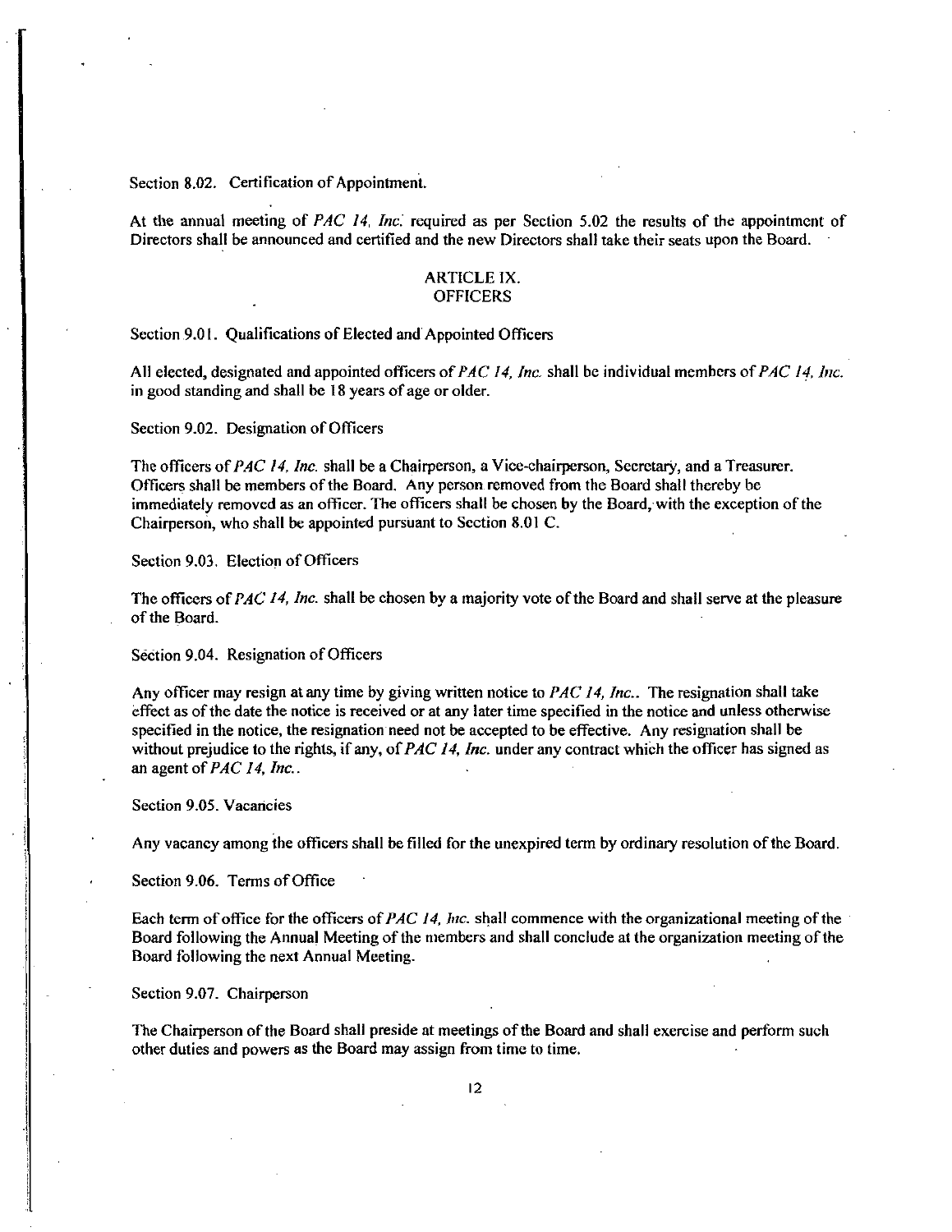#### Section 9.10. Vice-Chairperson

If the Chairperson is absent or disabled, the Vice-chairperson shall perform all duties of the Chairperson. If the Chairperson is absent or disabled, the Vice-chairperson shall perform all duties of the Chairpers<br>When so acting, the Vice-chairperson shall have all powers of and be subject to all restrictions on the<br>Chairperson. If the Chairperson is absent or disabled, the Vice-chairperson shall perform an duties of the Chairperson<br>When so acting, the Vice-chairperson shall have all powers of and be subject to all restrictions on the<br>Chairperson. Board or their Bylaws may prescribe

#### Section 9.11. Secretary

A. The Secretary shall keep or cause to be kept, at *PAC 14, Inc.*'s principal office or such other place as the Board may direct, by resolution:

- (1) A book of minutes of all meetings, proceedings, and actions of the Board, of Committees, and of members' meetings. The minutes shall include the time and place that the meeting was held, whether the meeting was annual, regular, or special, and if special, how authorized, the notice given, the names of those present at the Board and committee meetings, and the number of members present or represented at members' meetings. The Secretary shall keep or cause to be kept, at the principal office, a copy of the Articles of Incorporation and Bylaws, as amended to date. 22 a record of the members of *PAC 14, Inc.*, showing each member's name, address, class, and status of membership.
- A record of the members of *PAC 14, Inc.*, showing each member's name, address, class, and status of membership.

B. The Secretary shall give, or cause to be given, notice of all meetings of members, of the Board and of committees of the Board required by these Bylaws to be given.

C The Secretary shall keep the corporate seal in safe custody and shall have other powers and perform Such other duties as the Board or these Bylaws may prescribe<br>Section 9.12. Treasurer

The Treasurer shall keep and maintain, or cause to be kept and maintained, adequate and correct books and Section 9.12. Treasurer<br>The Treasurer shall keep and maintain, or cause to be kept and maintained, adequate and correct books and<br>accounts of *PAC 14, Inc*.'s properties and transactions. The Treasurer shall give or cause members and Directors such financial statements and reports as are required to be given by law, by these Bylaws, or by the Board. The books of account shall be open to inspection by any Director at all reasonable times

#### ARTICLE X

#### INDEMNIFICATION AND INSURANCE

#### Section 10.01. Indemnification of Officers

A. Definitions. As used in this Article, Article X, any word or words that are defined in Section 2-418 of the Corporations and Associations Article of the Annotated Code of Maryland, as amended from time to time, (the "Indemnification Section") shall have the same meaning as provided in the Indemnification time, (the "Indemnification Section") shall have the same meaning as provided in the Section.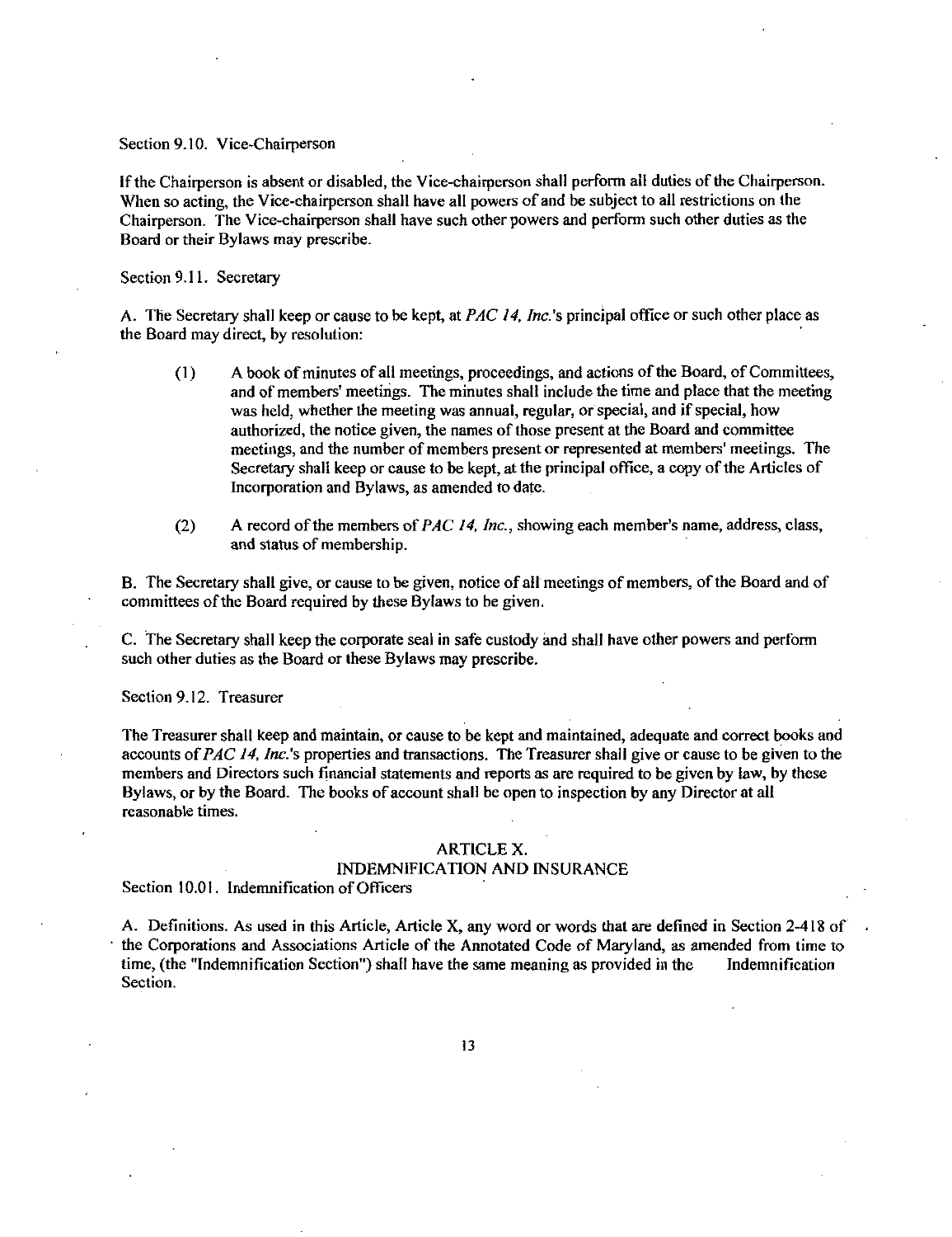B. Indemnification of Directors and Officers. PAC 14, Inc. shall indemnify and advance expenses to a director or officer ofthe Corporation in connection with <sup>a</sup> proceeding to the fullest extent permitted by and in accordance with the Indemnification Section

C. Indemnification of Employees and Agents. With respect to an employee or agent, other than a director or officer, of the Corporation, PAC 14, Inc. may, as determined by the Board of Directors of the Corporation indemnify and advance expenses to such employee or agent in connection with a proceeding to the extent permitted by and in accordance with the Indemnification Section

Section 10.02. Exemption of Property

The private property of the members and Board of PAC 14, Inc. shall not be liable for corporate debts to any extent whatsoever. This section of these Bylaws shall not be amended except by the unanimous vote of the members and the Board.

Section 10.03. Insurance

 $PAC$  14, Inc. shall have the right to purchase and maintain insurance on behalf of its officers, Directors, employees, and other agents, against any liability asserted against or incurred by any officer, Director, employee, or agent in such capacity or arising out of the officer's. Director's employee's, or agent's status Section 10.03. Insurance<br>Section 10.03. Insurance<br>*PAC 14, Inc.* shall have the right to purchase and maintain insurance on behalf of its officers, Directors,<br>employees, and other agents, against any liability asserted aga as such

#### ARTICLE XI COMMITTEES OF THE BOARD

Section 11.01. Standing Committees

The Board shall appoint one (1) standing committee: a Programming Committee.

Section 11.04. Programing Committee

The Board shall establish a Programing Committee which shall oversee programming. Program review shall be in accordance with the provisions of Article XII and shall be solely for the purpose of assuring that all productions comply with *PAC 14, Inc.'s* rules and procedures. There shall be no regulation of program The Board shall establish a Programing Committee which shall oversee programming. Program review shall be in accordance with the provisions of Article XII and shall be solely for the purpose of assuring that all production content that will violate the First Amendment of the U.S. Constitution.

A. Membership and Term.

- (1) The Programing Committee ("Programing") shall consist of nine (9) members. The Board of Directors shall appoint three (3) members to the Committee from the Board of Directors and shall appoint six (6) members to the Committee from the Class C membership
- (2) Members of the Programing Committee shall serve terms of three (3) years and are not subject to removal
- B. Meetings. Programming shall meet once a month at the time and place designated by its Chairperson. However, Programming may schedule special meetings from time to time at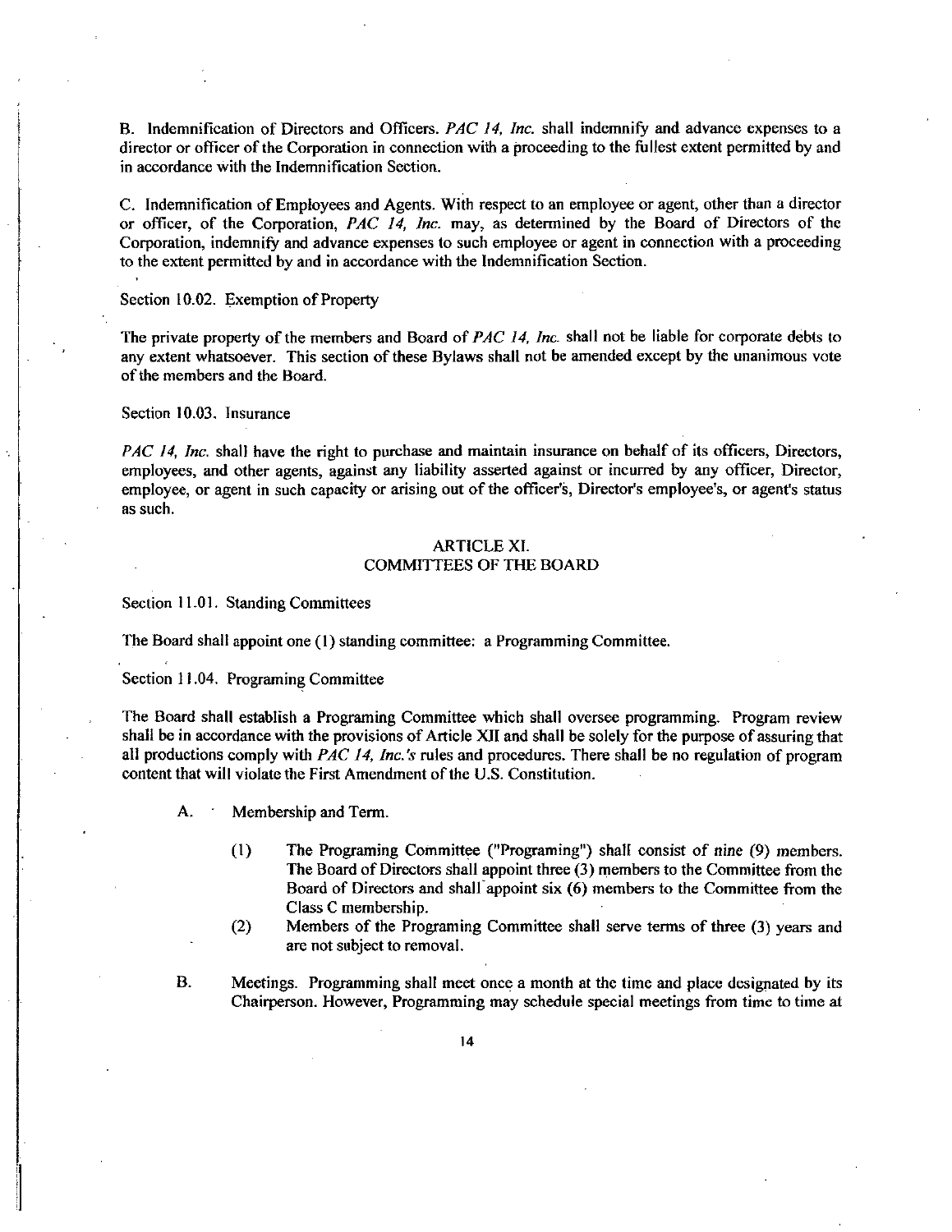Programming discretion. Robert's Rules of Procedure shall govern the proceedings unless<br>these rules and regulations direct a different result. No meeting shall commence without a quorum, which shall be five  $(5)$  members.

- C. Programming Officers. Programming shall elect one of its members to serve as a Chairperson and another to serve as Vice Charperson The Chairperson shall be Chairperson and another to serve as Vice-Chairperson. The Chairperson shall be responsible for running the meeting of the Committee, as well as preparing the meeting agendas. In the absence of the Chairperson, the Vice-Cha Togramming disorce<br>these rules and regular<br>quorum, which shall<br>Programming Offic<br>Chairperson and a<br>responsible for runn<br>agendas. In the absolutions<br>Chairperson's duties<br>Secretary. The Exe C.<br>
C. Programming Officers. Programming shall elect one of its members to serve as a<br>
Chairperson and another to serve as Vice-Chairperson. The Chairperson shall be<br>
responsible for running the meeting of the Committee,
- Secretary. The Executive Director, shall act as Programming's Secretary. The Secretary shall be responsible for the following: (1) circulating agendas to all members of the Committee and,  $(2)$  keeping all documents and records received by the Committee, and  $(3)$ taking and transcribing the minutes of the Committee.
- E. Review Procedures. Programming shall conduct its proceedings, as follows:

1 All requests received by the Executive Director for the use of the channel shall be forwarded to Programming for review

2 Requests shall be submitted in such form and accompanied by such tapes and materials as Programming may require (2) Requests shall be submitted in such form and accompanied by such tapes and<br>gramming may require.<br>(3) Programming shall consider each request in light of the guidelines set forth hereafter.<br>(4) Each approval or disappro

(3) Programming shall consider each request in light of the guidelines set forth hereafter.

(4) Each approval or disapproval shall be by majority vote of the then present members. The Chairperson shall be permitted to vote

as soon as practical after <sup>a</sup> decision has been made by the Committee

- Guidelines The following guidelines shall be by majority vote of the then present members.<br>
(4) Each approval or disapproval shall be by majority vote of the then present members.<br>
(5) The Secretary shall forward Programmi F. these guidelines
	- (1) Production Values:

 $\hat{a}$ (a) Any programming that is in the form of a documentary or informational piece must have a moderator.

(b) Any time someone is speaking, singing or performing, he or she must be properly microphoned so that he or she can be heard clearly and recorded onto the videotape This includes people in the audience who wish to speak about a topic or askquestions at appropriate time (b) Any time someone is speaking, singing<br>properly microphoned so that he or she can be heard clearly and record<br>people in the audience who wish to speak about a topic or ask questions<br>(c) Picture quality must have proper

(d) The program must have proper set design.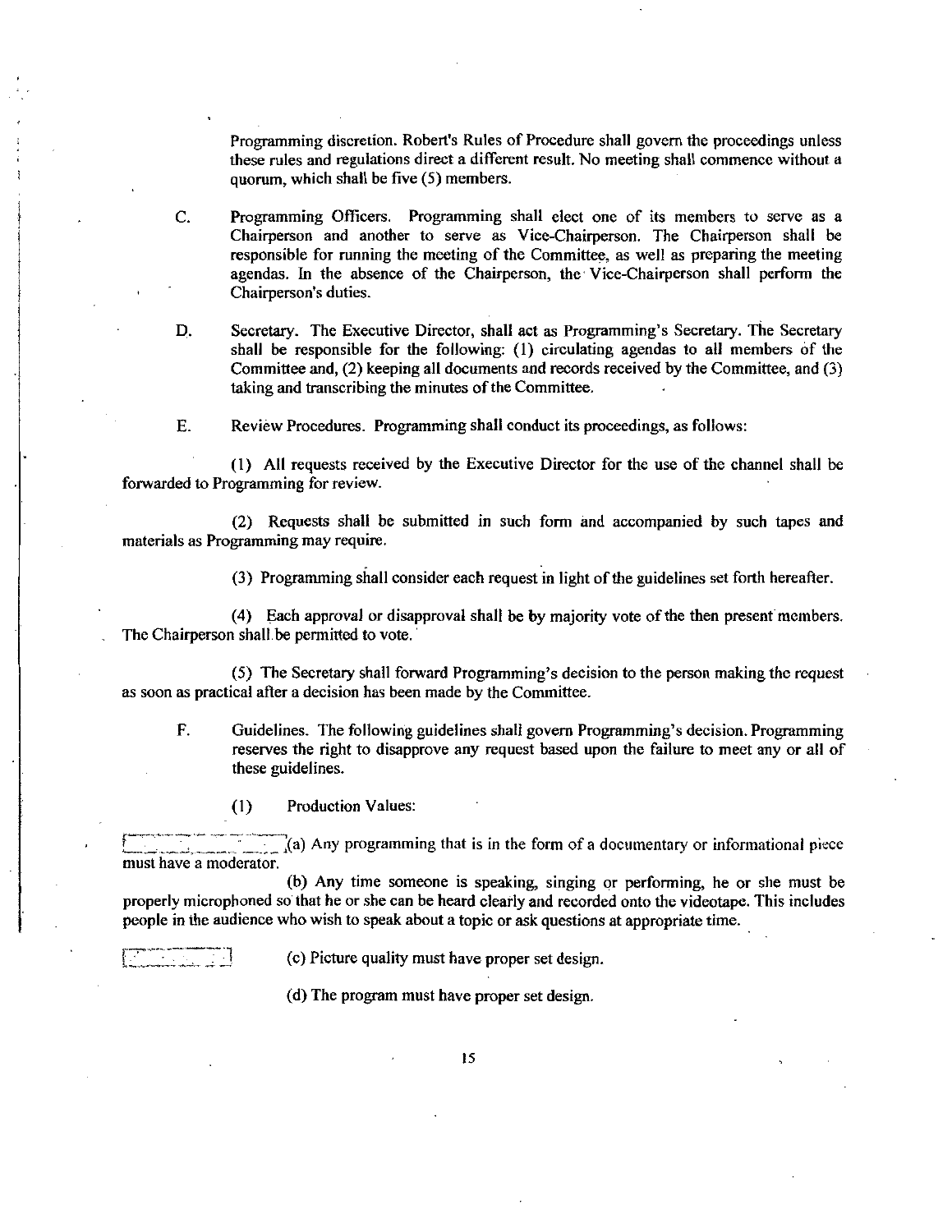$(e)$  The program must have proper introduction and credits.

2 ConcepdProgramming Match The program produced must conform to the concept as set forth by the person making the request for the use of the PAC and, thereafter, approved by the Committee. If the programming, in the sole discretion of the Committee, does not conform to the approved request, the program will not be shown until it either conforms to the approved concept or is reviewed as if it is an initial request for programming.

quality

3 Overall Quality All PAC programming shall be ofthe highest technical and artistic

(4) Content. No programming shall be transmitted which:

(a) Advertises a for-profit enterprise or lottery. Programming which credits a for-profit sponsor for assistance with production costs, information, materials or advice and expertise shall not be disqualified as advertising

b Solicits support for any political cause or candidacy The following shall not be considered soliciting

ing.<br>
(b) Solicits support for any political cause or candidaty. The<br>
g shall not be considered soliciting:<br>
(i) issue-oriented programming where one or more<br>
candidates or advocates state his or her position on issues of without soliciting for his or her election or the election of another;

(ii) debates where each candidate wishing to participate is given egaal time to express his or her views and advocate his or her election

(iii) open forums where elected officials, candidates or advocates appeaz to discuss issues in public forum without soliciting for their election or the election of another.

(c) Promotes a lottery, gift, enterprise or scheme that offers prizes awarded on the basis of chance.

(d) Directly or indirectly solicits funds unless specifically authorized by the Committee

e Is obscene or indecent as defined by Federal State or local law. A program shall be considered obscene if an average person applying community standards finds the program, taken as a whole, appeals to prurient interests and lacks serious literary, artistic, political or scientific values.

(f) Violates any Federal, State or local law regarding invasion of privacy, publicity rights, unfair competition, violation of trademark or copyright protection

Section 11.05. Minutes of the Programming Committee.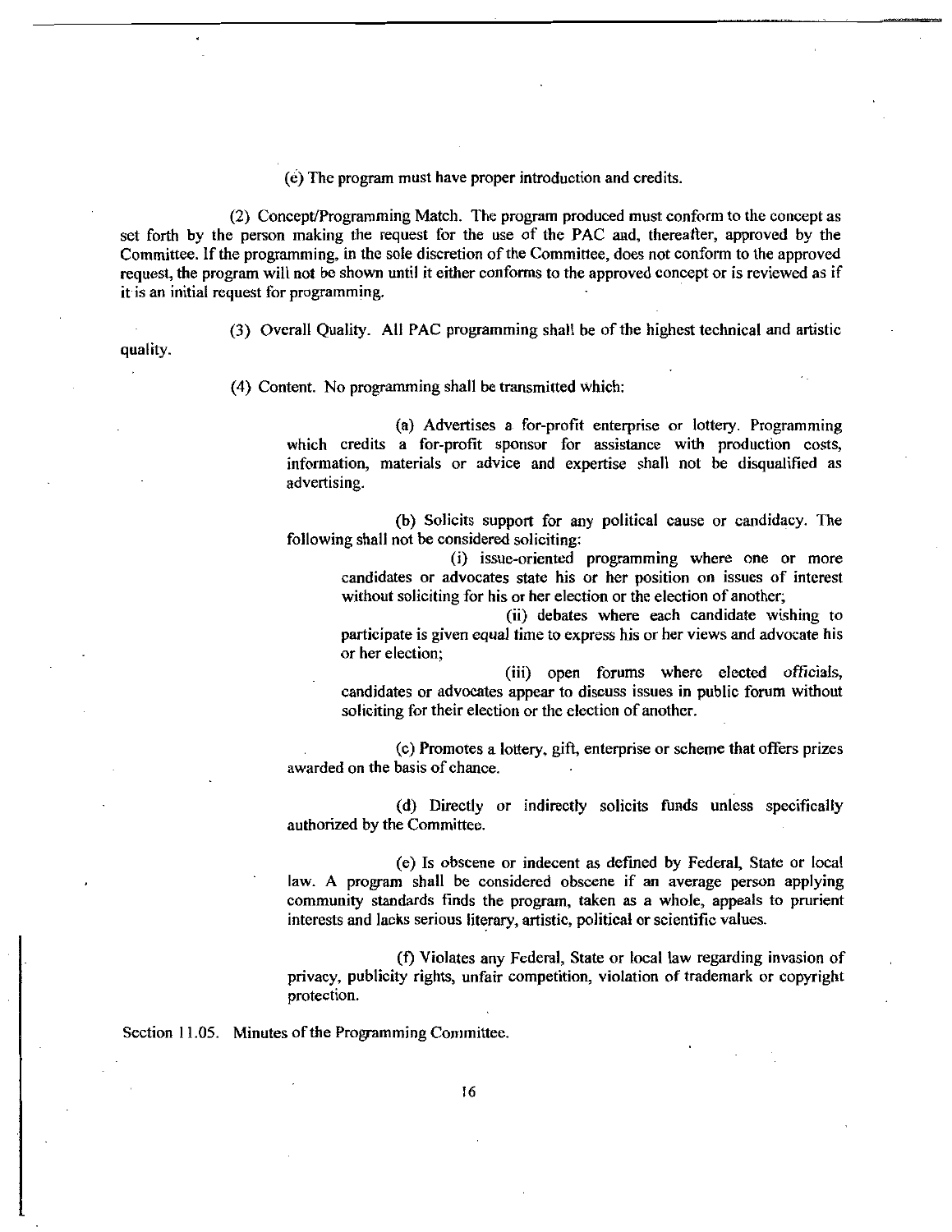The minutes or a report of the Programming Committee shall be submitted to the Board no later than the Board's next regular meeting.

Section 11.06. Other Committees.

The Board may establish other committees from time to time and these committees shall have such duties as may be conferred on them by the Board. Appointees must be members in good standing of PAC  $14$ ,  $Inc.$  Minutes and actions of all such Committees shall be submitted to the Board.

#### ARTICLE XII

#### PERFORMANCE OF PAC 14, Inc.

#### Section 12.01. Reporting Requirements

An annual report regarding its fiscal and operational activities shall be prepared and distributed to Members and Directors

Section 12.02. Auditing and Inspection Requirements

PAC 14, Inc. shall contract for an audit of its records with a Certified Public Accountant on an annual basis and its records shall be open to the membership for inspection

Section 12.03. Corporate Seal

In the event that the President shall direct the Secretary to obtain a corporate seal, the corporate seal shall be circular in form and shall have inscribed thereon the name of the Corporation, the year of its organization and the word "Maryland." Duplicate copies of the corporate seal may be provided for use in the different offices ofthe Corporation but each copythereofshall be in the custody ofthe Secretary ofthe Corporation or of an Assistant Secretary of the Corporation nominated by the Secretary.

Section 12.04. Bank Accounts and Loans

A. Such officers or agents of the Corporation as from time to time shall be designated by the Board of Directors shall have authority to deposit any funds of the Corporation in such banks or trust companies designated by the Board of Directors.

B. Such officers or agents as from time to time shall be authorized by the Board of Directors may withdraw any or all of the funds of the Corporation so deposited in any such bank or trust company, upon checks, drafts or other instruments or orders for the payment of money, drawn against the account or in the name or behalf of this Corporation, and made or signed by such officers or agents.

C. Each bank or trust company with which corporate funds are so deposited is authorized to accept, honor, cash and pay, without limit as to amount, all checks, drafts or other instruments or orders for the payment of money, when drawn, made or signed by officers or agents so designated by the Board of Directors until written notice of the revocation of the authority of such officers or agents shall have been received by such bank or trust company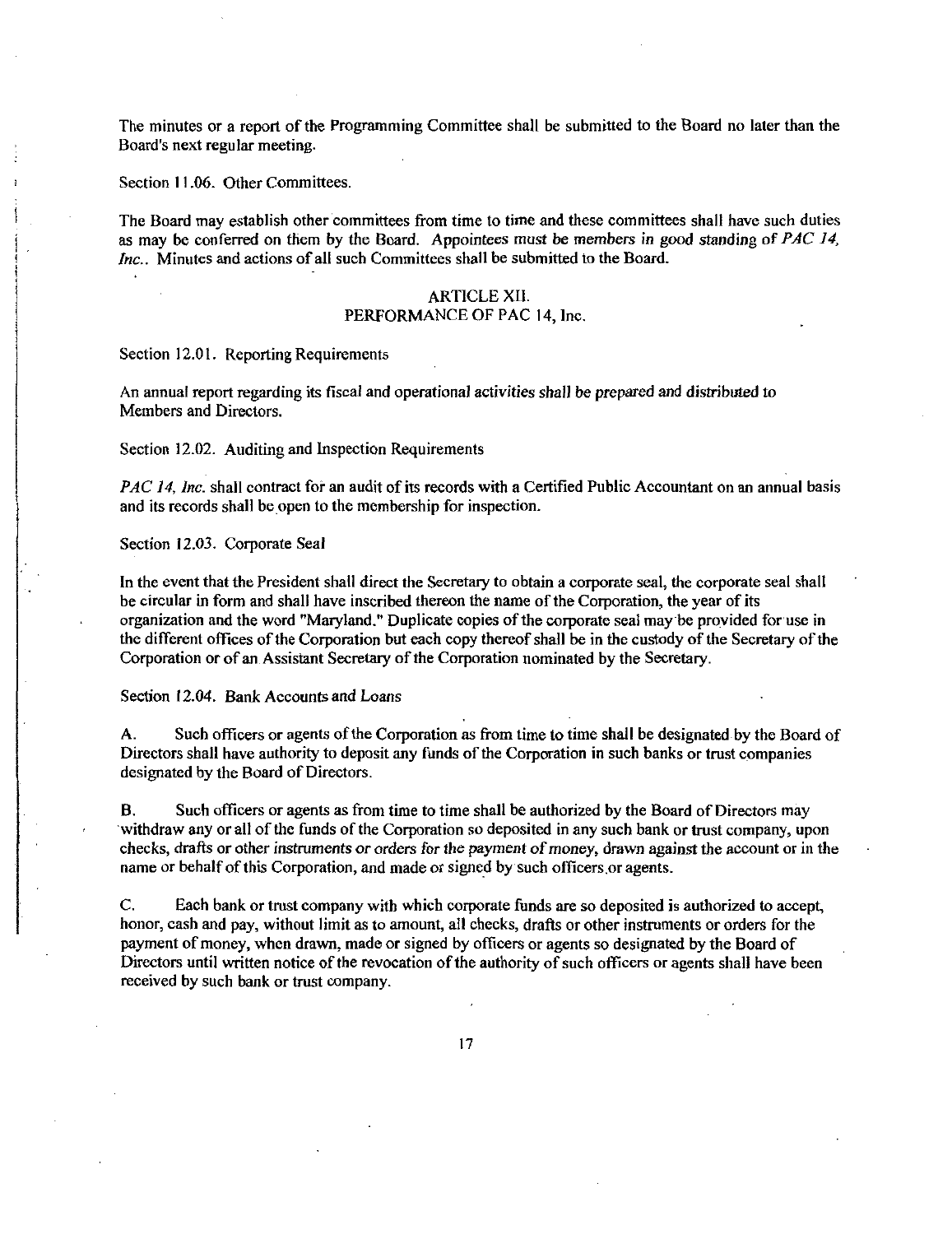(1) The signature of the officers or agents of the Corporation so authorized to draw from<br>corporate accounts shall, from time to time, be certified to the banks or trust companies in which funds of the Corporation are deposited

(2) In the event that the Board of Directors shall fail to designate the persons by whom checks, drafts and other instruments or orders for the payment of money shall be signed, as provided in this Section, all of such checks, drafts and other instruments or orders for the payment of money shall be signed by the President or a Vice President and countersigned by the Secretary or Treasurer or an Assistant Secretary or an Assistant Treasurer of the Corporation.

#### Section 12.05. Loans

A Such officers or agents ofthisCorporation as from time to time shall be designated by the Board of Directors shall have authority to:

1 Effect loans advances or other forms of credit at any time or times for the Corporation from such banks trust companies institutions corporations firms or persons as designated by the Board or Directors;

(2) Assign, transfer, endorse and deliver, either originally or in addition or substitution, any or all stocks, bonds, rights and interests of any kind in or to stocks or bonds, certificates of such rights or interests, deposits, accounts, documents covering merchandise, bills and accounts receivable and other commercial paper and evidences of debt at any time held by the Corporation, as security for the repayment of such loans, advances, or other forms of credit;

(3) Make, execute and deliver one or more notes, acceptances or written obligations of the Corporation on such terms, and with such provisions as to the security or sale or disposition thereof as such officers or agents shall deem proper for such loans, advances or other forms of credit;

(4) Sell to, or discount or rediscount with, such banks, trust companies, institutions, corporations, firms or persons any and all commercial paper, bills receivable, acceptances and other instruments and evidences of debt at any time held by the Corporation, and to that end to endorse, transfer and deliver the same

B. There shall from time to time be certified to each bank, trust company, institution, corporation, firm or person so designated the signatures of the officers or agents so authorized; and each such bank, trustcompany institution corporation firm or person is authorized to reply upon such certification until written notice of the revocation by the Board of Directors of the authority of such officers or agents shall be delivered to such bank, trust company, institution, corporation, firm or person.

#### ARTICLE XIII MISCELLANEOUS

#### Section 13.01. Non-Discrimination

*PAC 14, Inc.* shall ensure that no individual is discriminated against with regard to membership, services, access to information or any activity of  $PAC$  14, Inc. because of race, national origin, sex, age, sexual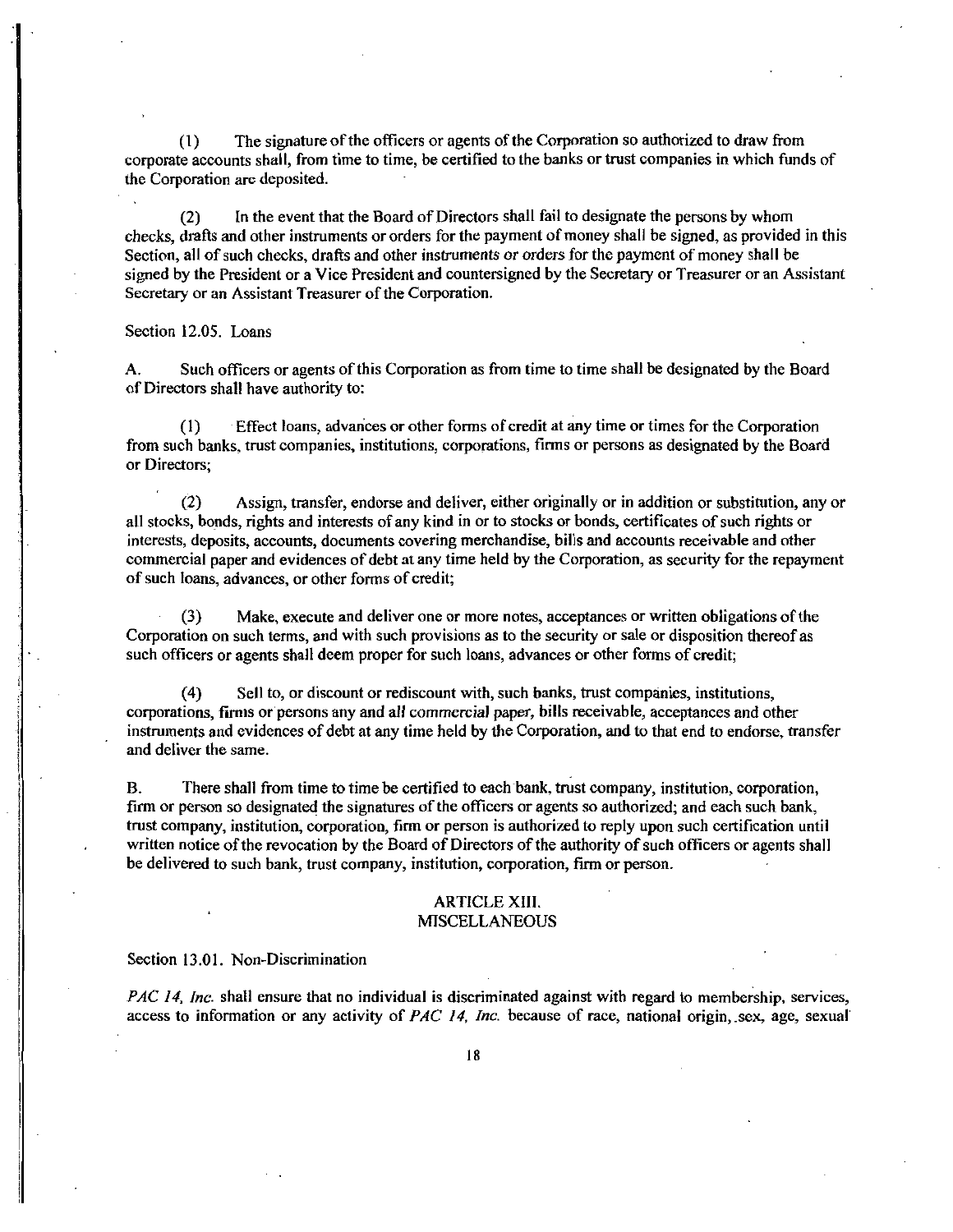preference, religion, disability, political affiliation, or economic status; including those who historically have been denied media access. This Section does not guarantee a right in any person or organization to have any program distributed over the channels governed by PAC 14, Inc..

Section 13.02. Meetings of PAC 14, Inc.

All meetings of PAC 14, Inc. and the Board are open to the public except for those items that are permitted to be the subject of closed meetings under the Maryland Open Meeting Act. Closure of a meeting shall be done in accordance with the Maryland Open Meeting Act. All meetings of PAC 14, Inc. and the Board Section 15.02. Welchings of PAC 14, Inc.<br>All meetings of PAC 14, Inc. and the Board are open to the public except for those items that are permitted<br>to be the subject of closed meetings under the Maryland Open Meeting Act. Order shall not invalidate any action taken

Section 13.03. Fiscal Year

The fiscal year of the Corporation shall end on the last day of December.

Section 13.04. Reimbursements

Any payments made to an officer or other employee of the Corporation, such as salary, commission, interest or rent, or entertainment expense incurred by him, which shall be disallowed in whole or in part as a deductible expense by the Intemal Revenue Service shall be reimbursed by such officer or other employee of the Corporation to the full extent of such disallowance. The Directors, as a Board, shall enforce payment of each such disallowed amount. In lieu of payment by the officer or other employee, subject to the determination of the Board of Directors, proportionate amounts may be withheld from his future compensation payments until the amount owed to the Corporation has been recovered

#### ARTICLE XIV DISSOLUTION

Section 14.01. Corporate Dissolution

Upon the dissolution of this corporation, the governing body shall, after paying or making provision for the payment of all of the liabilities of the corporation, dispose of all of the assets of the corporation exclusively<br>for the purpose of the corporation in such manner, or to such organization(s) formed and operated For the purpose of the corporation, the poverning body shall, after paying or making provision for the purpose of this corporation, the governing body shall, after paying or making provision for the payment of all of the l exclusively for charitable, educational, religious, or scientific purposes as shall at the time qualify as an exempt organization(s) under Section 501 (c) (3) of the Internal Revenue Code of 1986 (or the Section 14.01. Corporate Dissolution<br>Upon the dissolution of this corporation, the governing body shall, after paying or making provision for the<br>payment of all of the liabilities of the corporation, dispose of all of the corresponding provision of any future United States Internal Revenue law). Any such assets not so disposed of shall be disposed of by the District Court of the county in which the principal office of the corporation is then located, exclusively for such purposes or to such organization or organizations, as said court shall determine, which are organized and operated exclusively for such purposes.

#### ARTICLE XV AMENDMENT OF BYLAWS

Section 15.01. Membership Rights Limitation

The Bylaws of PAC 14, Inc. may be adopted, amended, or repealed only with the approval of a majority of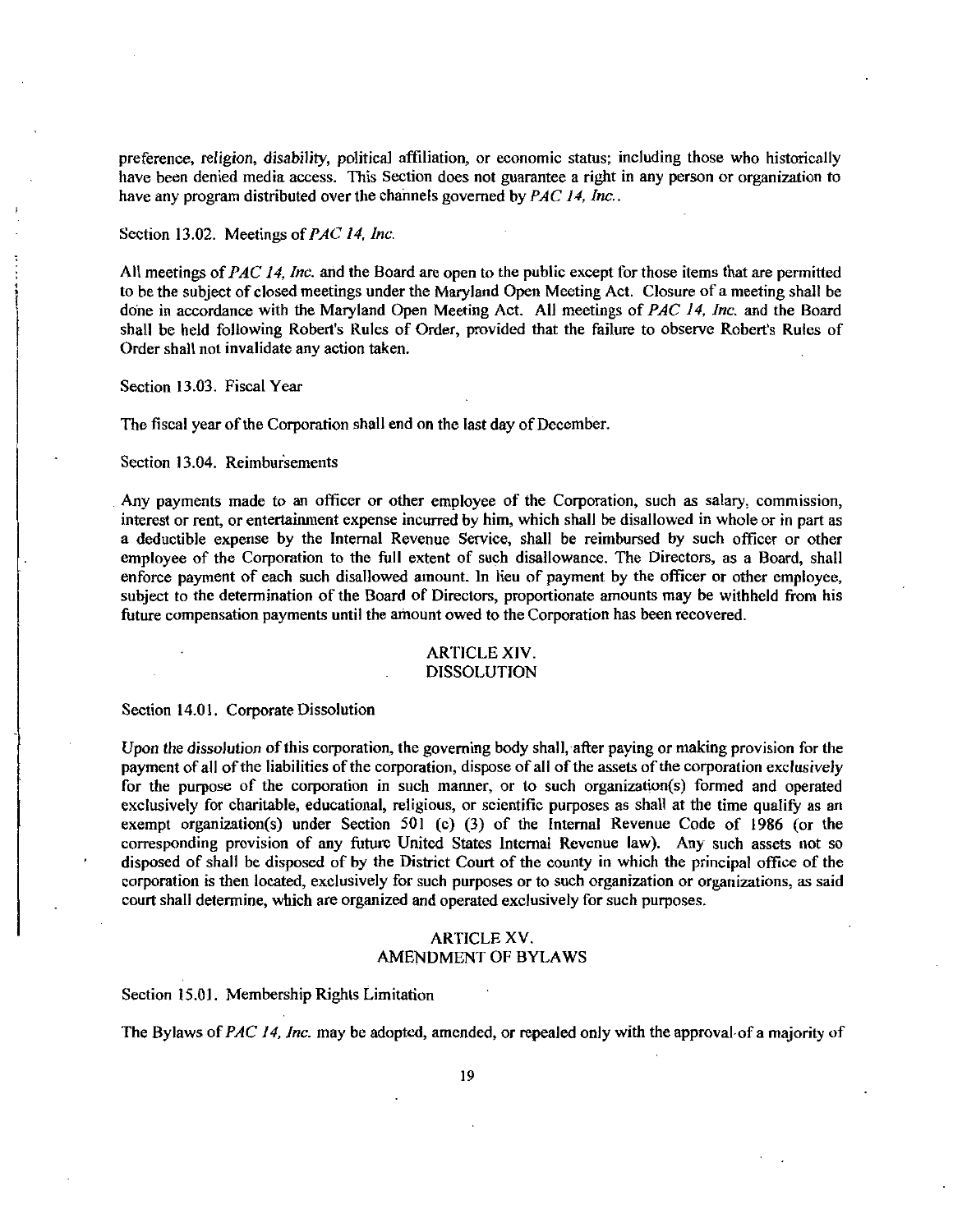the Class A members and a majority of the Class B members.

.<br>Section 15.03. Manner of Giving Notice

Class A and B members of *PAC 14, Inc.* shall be notified of any proposal to amend these Bylaws under this Article. Such notice shall be given in the same manner as Section 5.06 of these Bylaws.

CITY OF SALISBURY

#### WICOMICO COUNTY, MARYLAND

Barrie P. Tilghman, Mayor

Richard M. Pollitt, Jr., County Executive

S:\County Files\WC479\PEG Docs\Bylaws PAC 14 09-0203.wpd